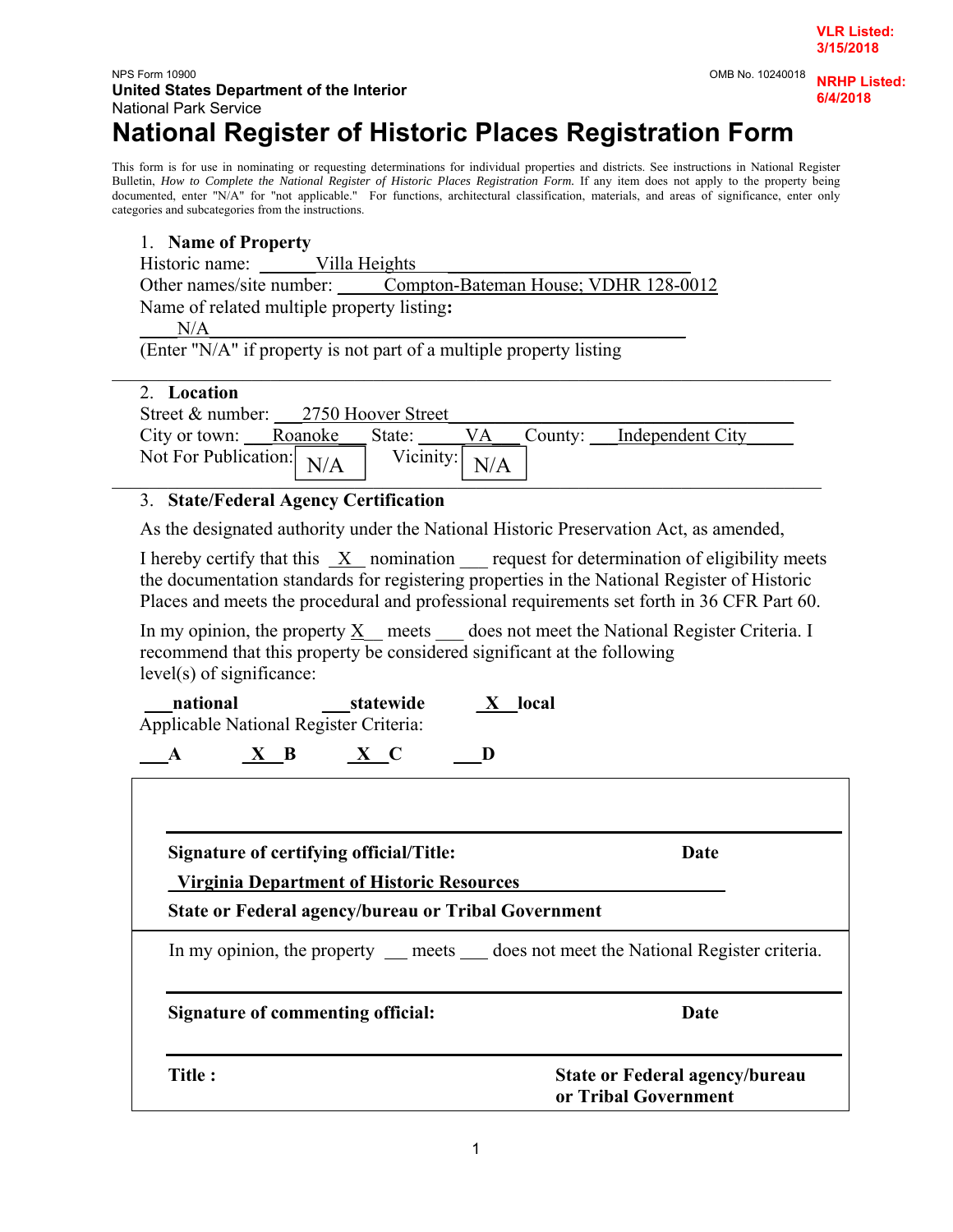Villa Heights **Example 19 September 2018**<br>
Name of Property **Roanoke, VA**<br>
Roanoke, VA County and State

#### 4. **National Park Service Certification**

I hereby certify that this property is:

- entered in the National Register
- determined eligible for the National Register
- determined not eligible for the National Register
- removed from the National Register
- other (explain:) \_\_\_\_\_\_\_\_\_\_\_\_\_\_\_\_\_\_\_\_\_

Signature of the Keeper Date of Action

## 5. **Classification**

#### **Ownership of Property**

| (Check as many boxes as apply.)<br>Private: |  |
|---------------------------------------------|--|
| Public – Local                              |  |
| Public – State                              |  |
| Public – Federal                            |  |

### **Category of Property**

(Check only **one** box.)

| Building(s)     |  |
|-----------------|--|
| <b>District</b> |  |
| Site            |  |
| Structure       |  |
| Object          |  |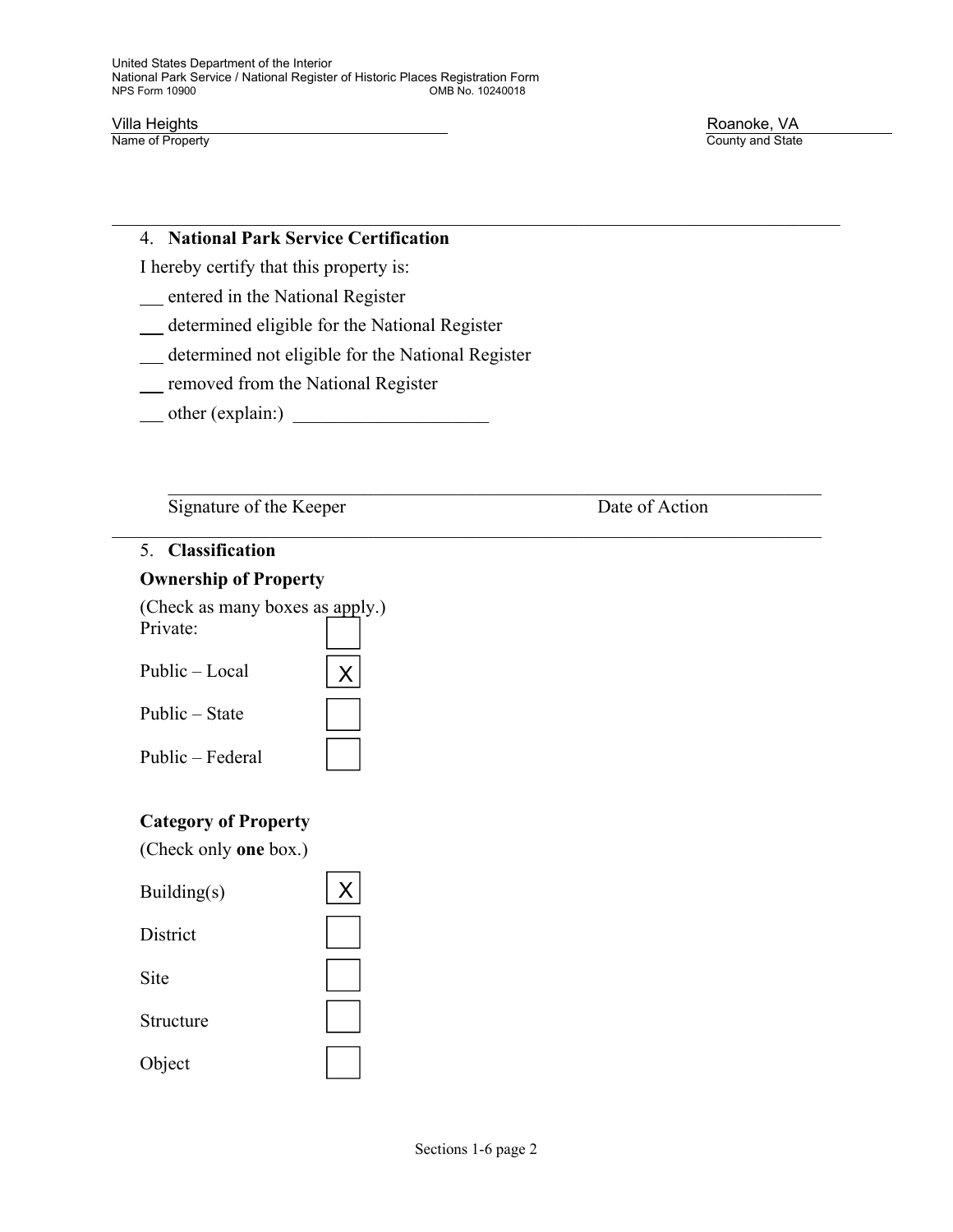#### **Number of Resources within Property**

(Do not include previously listed resources in the count)

| Contributing | Noncontributing | buildings  |
|--------------|-----------------|------------|
|              |                 | sites      |
|              |                 | structures |
|              |                 | objects    |
|              |                 | Total      |

Number of contributing resources previously listed in the National Register  $\qquad 0$ 

6. **Function or Use Historic Functions**  (Enter categories from instructions.) DOMESTIC: Single Dwelling\_\_\_\_

 $\overline{\phantom{a}}$  ,  $\overline{\phantom{a}}$  ,  $\overline{\phantom{a}}$  ,  $\overline{\phantom{a}}$  ,  $\overline{\phantom{a}}$  ,  $\overline{\phantom{a}}$  ,  $\overline{\phantom{a}}$  ,  $\overline{\phantom{a}}$  ,  $\overline{\phantom{a}}$  ,  $\overline{\phantom{a}}$  ,  $\overline{\phantom{a}}$  ,  $\overline{\phantom{a}}$  ,  $\overline{\phantom{a}}$  ,  $\overline{\phantom{a}}$  ,  $\overline{\phantom{a}}$  ,  $\overline{\phantom{a}}$  $\overline{\phantom{a}}$  ,  $\overline{\phantom{a}}$  ,  $\overline{\phantom{a}}$  ,  $\overline{\phantom{a}}$  ,  $\overline{\phantom{a}}$  ,  $\overline{\phantom{a}}$  ,  $\overline{\phantom{a}}$  ,  $\overline{\phantom{a}}$  ,  $\overline{\phantom{a}}$  ,  $\overline{\phantom{a}}$  ,  $\overline{\phantom{a}}$  ,  $\overline{\phantom{a}}$  ,  $\overline{\phantom{a}}$  ,  $\overline{\phantom{a}}$  ,  $\overline{\phantom{a}}$  ,  $\overline{\phantom{a}}$  $\mathcal{L}=\underbrace{\mathcal{L}=\mathcal{L}=\mathcal{L}=\mathcal{L}=\mathcal{L}=\mathcal{L}=\mathcal{L}=\mathcal{L}=\mathcal{L}=\mathcal{L}=\mathcal{L}=\mathcal{L}=\mathcal{L}=\mathcal{L}=\mathcal{L}=\mathcal{L}=\mathcal{L}=\mathcal{L}=\mathcal{L}=\mathcal{L}=\mathcal{L}=\mathcal{L}=\mathcal{L}=\mathcal{L}=\mathcal{L}=\mathcal{L}=\mathcal{L}=\mathcal{L}=\mathcal{L}=\mathcal{L}=\mathcal{L}=\mathcal{L}=\mathcal{L}=\mathcal{L}=\mathcal{L}=\$ 

 $\mathcal{L}=\underbrace{\mathcal{L}=\mathcal{L}=\mathcal{L}=\mathcal{L}=\mathcal{L}=\mathcal{L}=\mathcal{L}=\mathcal{L}=\mathcal{L}=\mathcal{L}=\mathcal{L}=\mathcal{L}=\mathcal{L}=\mathcal{L}=\mathcal{L}=\mathcal{L}=\mathcal{L}=\mathcal{L}=\mathcal{L}=\mathcal{L}=\mathcal{L}=\mathcal{L}=\mathcal{L}=\mathcal{L}=\mathcal{L}=\mathcal{L}=\mathcal{L}=\mathcal{L}=\mathcal{L}=\mathcal{L}=\mathcal{L}=\mathcal{L}=\mathcal{L}=\mathcal{L}=\mathcal{L}=\$ 

 $\overline{\phantom{a}}$  ,  $\overline{\phantom{a}}$  ,  $\overline{\phantom{a}}$  ,  $\overline{\phantom{a}}$  ,  $\overline{\phantom{a}}$  ,  $\overline{\phantom{a}}$  ,  $\overline{\phantom{a}}$  ,  $\overline{\phantom{a}}$  ,  $\overline{\phantom{a}}$  ,  $\overline{\phantom{a}}$  ,  $\overline{\phantom{a}}$  ,  $\overline{\phantom{a}}$  ,  $\overline{\phantom{a}}$  ,  $\overline{\phantom{a}}$  ,  $\overline{\phantom{a}}$  ,  $\overline{\phantom{a}}$ 

 $\mathcal{L}=\underbrace{\mathcal{L}=\mathcal{L}=\mathcal{L}=\mathcal{L}=\mathcal{L}=\mathcal{L}=\mathcal{L}=\mathcal{L}=\mathcal{L}=\mathcal{L}=\mathcal{L}=\mathcal{L}=\mathcal{L}=\mathcal{L}=\mathcal{L}=\mathcal{L}=\mathcal{L}=\mathcal{L}=\mathcal{L}=\mathcal{L}=\mathcal{L}=\mathcal{L}=\mathcal{L}=\mathcal{L}=\mathcal{L}=\mathcal{L}=\mathcal{L}=\mathcal{L}=\mathcal{L}=\mathcal{L}=\mathcal{L}=\mathcal{L}=\mathcal{L}=\mathcal{L}=\mathcal{L}=\$ 

 $\mathcal{L}=\mathcal{L}^{\mathcal{L}}$  , where  $\mathcal{L}^{\mathcal{L}}$ 

**Current Functions**  (Enter categories from instructions.) VACANT/NOT IN USE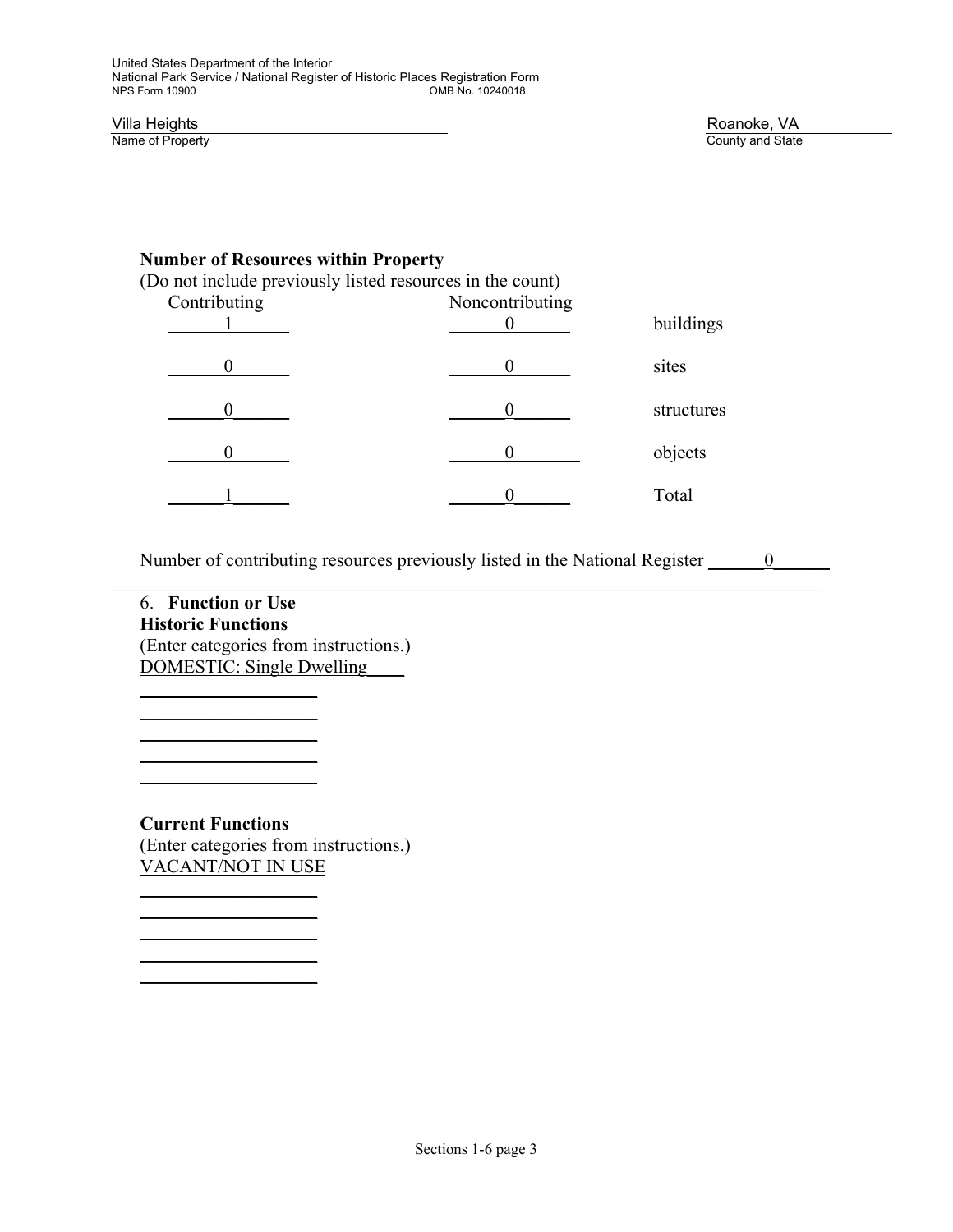Villa Heights Roanoke, VA

County and State

#### 7. **Description**

#### **Architectural Classification**

(Enter categories from instructions.)

 EARLY REPUBLIC: Federal Style LATE 19<sup>TH</sup> AND 20<sup>TH</sup> CENTURY REVIVALS: Classical Revival

 $\overline{\phantom{a}}$  ,  $\overline{\phantom{a}}$  ,  $\overline{\phantom{a}}$  ,  $\overline{\phantom{a}}$  ,  $\overline{\phantom{a}}$  ,  $\overline{\phantom{a}}$  ,  $\overline{\phantom{a}}$  ,  $\overline{\phantom{a}}$  ,  $\overline{\phantom{a}}$  ,  $\overline{\phantom{a}}$  ,  $\overline{\phantom{a}}$  ,  $\overline{\phantom{a}}$  ,  $\overline{\phantom{a}}$  ,  $\overline{\phantom{a}}$  ,  $\overline{\phantom{a}}$  ,  $\overline{\phantom{a}}$  $\overline{\phantom{a}}$  ,  $\overline{\phantom{a}}$  ,  $\overline{\phantom{a}}$  ,  $\overline{\phantom{a}}$  ,  $\overline{\phantom{a}}$  ,  $\overline{\phantom{a}}$  ,  $\overline{\phantom{a}}$  ,  $\overline{\phantom{a}}$  ,  $\overline{\phantom{a}}$  ,  $\overline{\phantom{a}}$  ,  $\overline{\phantom{a}}$  ,  $\overline{\phantom{a}}$  ,  $\overline{\phantom{a}}$  ,  $\overline{\phantom{a}}$  ,  $\overline{\phantom{a}}$  ,  $\overline{\phantom{a}}$ 

 $\mathcal{L}=\underbrace{\mathcal{L}=\mathcal{L}=\mathcal{L}=\mathcal{L}=\mathcal{L}=\mathcal{L}=\mathcal{L}=\mathcal{L}=\mathcal{L}=\mathcal{L}=\mathcal{L}=\mathcal{L}=\mathcal{L}=\mathcal{L}=\mathcal{L}=\mathcal{L}=\mathcal{L}=\mathcal{L}=\mathcal{L}=\mathcal{L}=\mathcal{L}=\mathcal{L}=\mathcal{L}=\mathcal{L}=\mathcal{L}=\mathcal{L}=\mathcal{L}=\mathcal{L}=\mathcal{L}=\mathcal{L}=\mathcal{L}=\mathcal{L}=\mathcal{L}=\mathcal{L}=\mathcal{L}=\$  $\mathcal{L}=\underbrace{\mathcal{L}=\mathcal{L}=\mathcal{L}=\mathcal{L}=\mathcal{L}=\mathcal{L}=\mathcal{L}=\mathcal{L}=\mathcal{L}=\mathcal{L}=\mathcal{L}=\mathcal{L}=\mathcal{L}=\mathcal{L}=\mathcal{L}=\mathcal{L}=\mathcal{L}=\mathcal{L}=\mathcal{L}=\mathcal{L}=\mathcal{L}=\mathcal{L}=\mathcal{L}=\mathcal{L}=\mathcal{L}=\mathcal{L}=\mathcal{L}=\mathcal{L}=\mathcal{L}=\mathcal{L}=\mathcal{L}=\mathcal{L}=\mathcal{L}=\mathcal{L}=\mathcal{L}=\$ 

> **Materials:** (enter categories from instructions.) Principal exterior materials of the property: BRICK, WOOD, CONCRETE

#### **Narrative Description**

(Describe the historic and current physical appearance and condition of the property. Describe contributing and noncontributing resources if applicable. Begin with **a summary paragraph** that briefly describes the general characteristics of the property, such as its location, type, style, method of construction, setting, size, and significant features. Indicate whether the property has historic integrity.)

#### **Summary Paragraph**

Villa Heights, also known as the Compton-Bateman House, is an early nineteenth century house situated on a 3.4-acre parcel of land located in present-day northwestern Roanoke, Virginia. The house sits atop a small hill and is surrounded by large oak trees and park land. At one point, the site likely incorporated several small outbuildings, yet none of them are currently extant. The house was originally built as a two-story, center-passage, single-pile brick dwelling with restrained Federal style massing and detailing. It was elaborated upon first with a two-story rear ell in 1910, which included a kitchen, additional bedrooms, and a lavatory. In 1925, the house underwent another rehabilitation in the Classical Revival style, which included the addition of pilasters and Doric columns along a new, dramatic two-story portico with a deep entablature complete with block modillions along a wide front-facing gable. The interior of the house was also elaborated upon to include Classical Revival details in new trim, mantels, doors, and chair rails. In 1958, a one-story, one-room masonry wing and a rear shingle-clad lavatory addition were added to facilitate the dwelling's recreational use as a component of the City of Roanoke's public park system.

#### **Narrative Description**

Villa Heights, also known as the Compton-Bateman House, is an early nineteenth century house built as a two-story solid brick, center-passage, single-pile dwelling, which was originally used as a farmhouse along a large tract of family-owned land in rural western Virginia. The single-pile

 $\mathcal{L}_\mathcal{L} = \mathcal{L}_\mathcal{L} = \mathcal{L}_\mathcal{L} = \mathcal{L}_\mathcal{L} = \mathcal{L}_\mathcal{L} = \mathcal{L}_\mathcal{L} = \mathcal{L}_\mathcal{L} = \mathcal{L}_\mathcal{L} = \mathcal{L}_\mathcal{L} = \mathcal{L}_\mathcal{L} = \mathcal{L}_\mathcal{L} = \mathcal{L}_\mathcal{L} = \mathcal{L}_\mathcal{L} = \mathcal{L}_\mathcal{L} = \mathcal{L}_\mathcal{L} = \mathcal{L}_\mathcal{L} = \mathcal{L}_\mathcal{L}$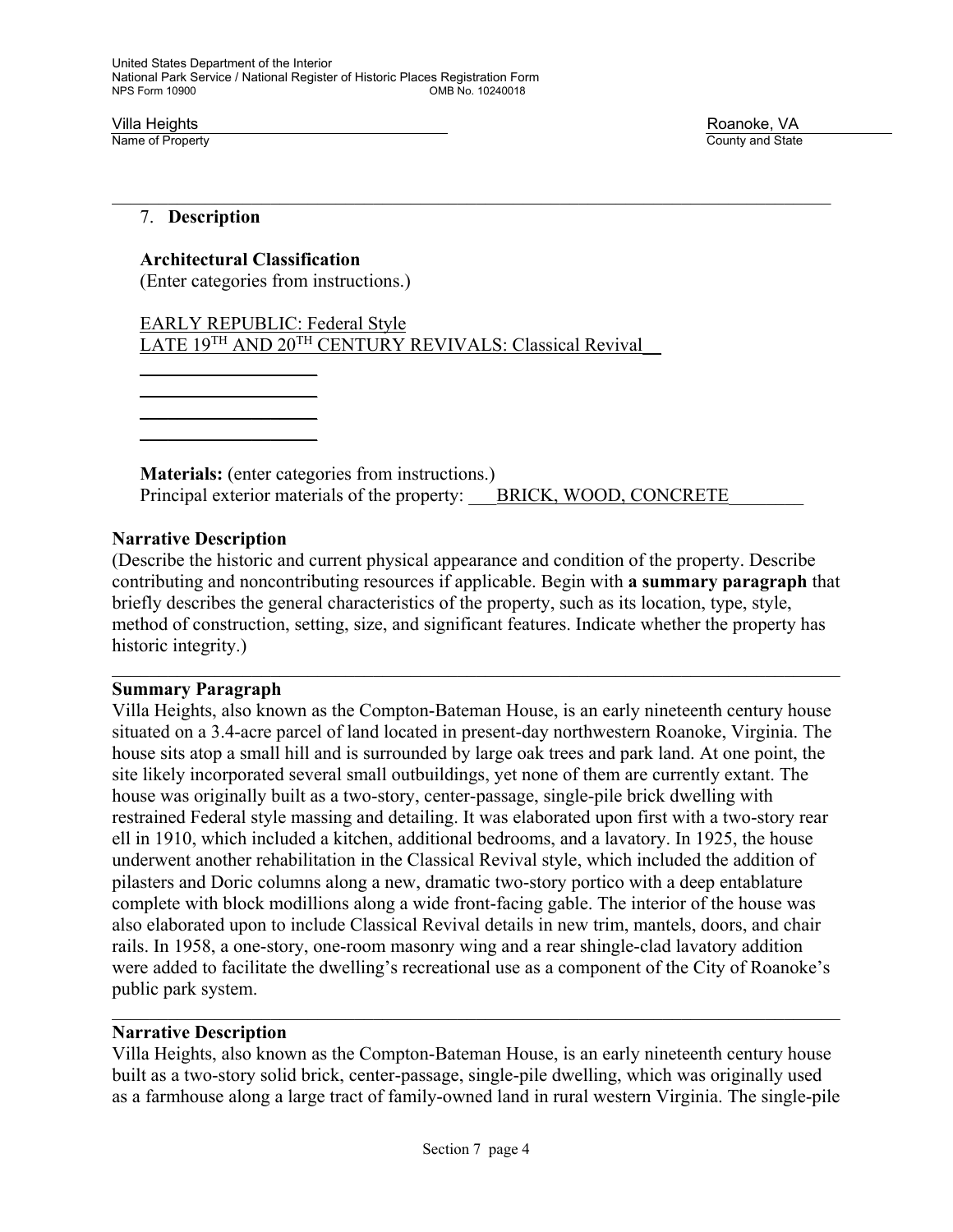Villa Heights Roanoke, VA

County and State

plan was elaborated upon first with a two-story rear ell in 1910 and again in 1925, when it underwent a substantial rehabilitation that added new architectural details in the Classical Revival Style. In 1958-1960, a one-story, one-room masonry wing and a rear shingle-clad accessible lavatory addition were added to facilitate recreational use as a component of the City of Roanoke's public park system.

At the time of its construction ca. 1815-1820, the house was isolated in its location and would have originally been surrounded by forest, farmland and several small outbuildings (none of which are extant). The current location of the dwelling and its surrounding property is in presentday northwestern Roanoke, Virginia, and its parcel is incorporated within the city limits.

The original dwelling of Villa Heights was a comparatively modest Federal style house, compared to its twentieth century evolution. However, it was still quite a substantial house for this area during the second quarter of the nineteenth century, and, compared to most of the surrounding farmsteads of the time, would have been an iconic and impressive building. Character-defining features of its original Federal design included unpainted Flemish bond, loadbearing brick construction, a molded brick water table, and a five-bay facade with symmetrical fenestration and stone window sills. Today, the façade also features Classical Revival detailing around the entry, notably a round-arched opening with a fanlight transom and five-light sidelights, but it is undetermined as of yet if these were part of the original design or if they were added in a later alteration.

The original floor trusses on the first story were made of unhewn log joists (which are still present today) topped with vertically sawn floorboards. The original windows appear to have had nine-over-one wood sash. Additionally, the side-gable roof features exterior end chimneys, which are presumed to have been part of the original construction. The west chimney appears to have been rebuilt during the mid-nineteenth century based on its distinctive brickwork (as shown in photo 5). The house's original roofing material is unknown (presently it has asphalt shingles), though it is presumed to have originally been wood shingles, which were the predominant roofing material in this area during the early nineteenth century.

Local land records indicate that several small farms were also located in and around the property. These likely consisted of inholdings belonging to other farmers that existed at the time of McClanahan taking over the land. The total acreage of the original estate (known as "Long Meadow") measured approximately 604 acres at the time of Elijah McClanahan's death in 1857.<sup>1</sup> Since then, the original estate has been subdivided several times and the house now stands on a parcel measuring approximately three acres. The site is still prominent as the house sits on the top of a hill and is surrounded by several very large oak trees.

The building remained largely unchanged under the ownership of the McClanahan family from the 1820s to the mid-nineteenth century. As the estate then passed through several owners

l

<sup>1</sup> *Land Books*.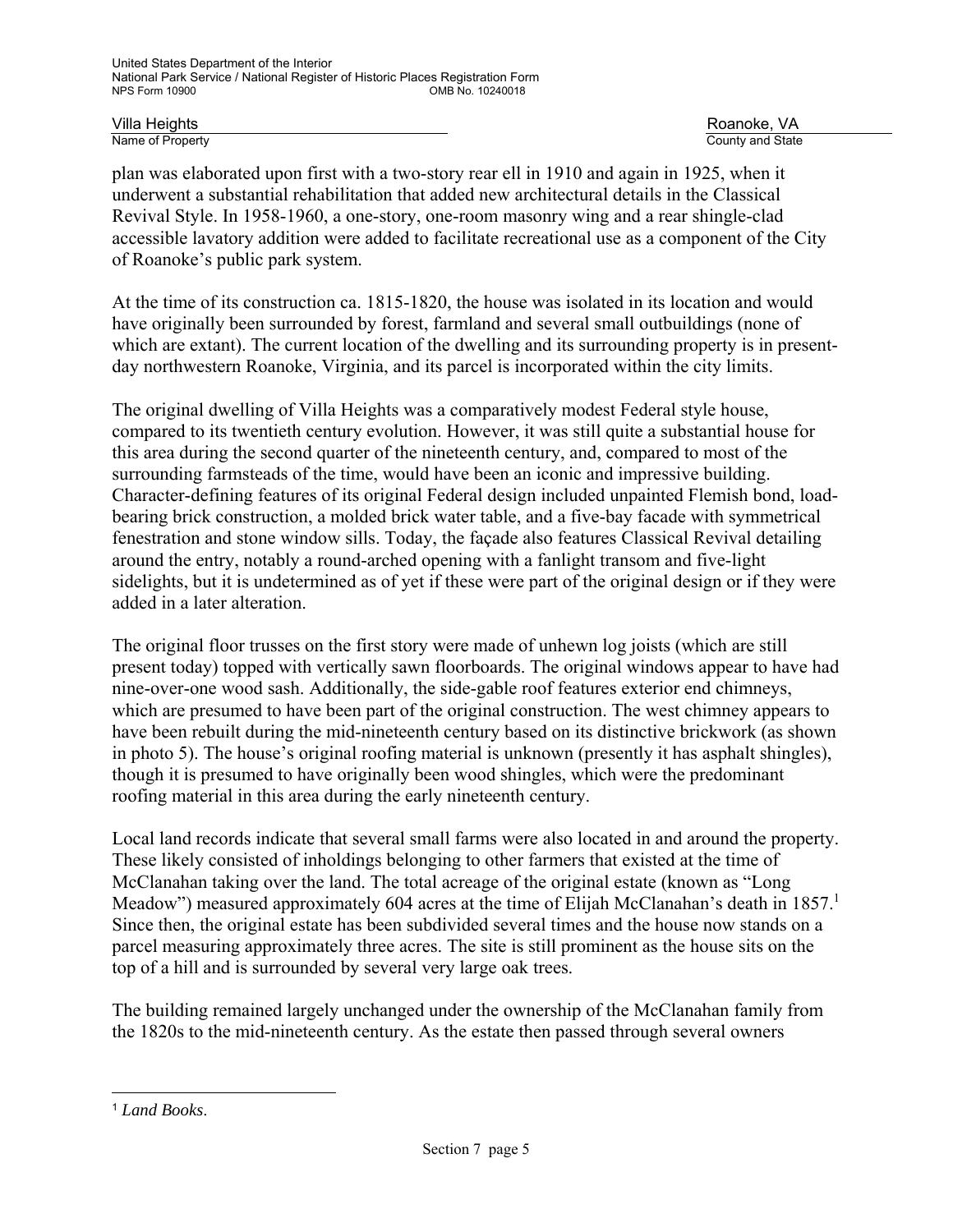Villa Heights Roanoke, VA County and State

throughout the remainder of the nineteenth century, no significant changes to the dwelling were recorded.

In 1910, then-owner Sallie S. Compton invested \$1,000 in improvements to Villa Heights, which would have been a sizable amount of money at the time.<sup>2</sup> The principal improvement is thought to be the ell addition that bisects the rear of the original single-pile block. The rear ell is twostories and constructed of brick. The foundation of the ell is constructed of handmade brick in an American bond pattern and measures approximately waist-high. The brick above the foundation is a mass-produced brick veneer on a wood structural frame, distinguished from the foundation also by its lack of headers and indicative of the later period of its construction.<sup>3</sup> Whether the rear ell originally had wood siding replaced by the current brick veneer, or the brick veneer is original, is not known at this time.

The rear ell was a commonly seen addition on houses during the nineteenth and early twentieth century throughout the Roanoke Valley of Virginia, where there were many early frontier-era houses built without kitchens and lavatories included within the main block. The rear ell additions often accommodated these new amenities as well as additional bedrooms. This pattern is seen with Villa Heights's ell addition, which featured a bathroom and kitchen on the first story and approximately two new bedrooms and a bathroom on the second story. The ell has 2" by 10" floor joists and diagonal subflooring, also indicative of its early twentieth century construction date.4

In 1923, Ernest E. Bateman purchased the property and began another significant update of the original 1820 dwelling. The Bateman family's alterations, while dramatic, were quite common during the early twentieth century when renovations of houses commonly included Classical Revival details, which were very much en vogue in American vernacular construction.

At Villa Heights, these details included fluted pilasters and Doric columns along a new, fullwidth, two-story portico with a deep entablature complete with gable returns and block modillions along a wide and shallow front-facing gable. Placed in the center of the gable is a small oculus window. The cornice detailing extends to follow the perimeter of the main block's roofline and is quite broad. Within the house, the 1925 updates included an elaborate Classical Revival mantel trim (with fluted column plinths), fluted Doric column room "dividers" marking the entrance to the living room from the central hall, picture and chair rail molding, base trim and fluted door and window molding, and hardwood paneled doors throughout. There are also indications that some interior walls were rebuilt during this alteration as the current load-bearing interior walls are constructed of brick, 3 wythes thick, while the original, exterior walls are 4 wythe 16-inch-thick brick construction.<sup>5</sup> Yet even if these interior walls are not original, their orientation is still reflective of a central-passage, single-pile plan and therefore their alteration did not notably change the original floorplan of the early nineteenth century house.

l

<sup>2</sup> Roanoke County Circuit Court, *Land Books*.

<sup>3</sup> Mike Pulice, Interview between Isabel Thornton and Mike Pulice.

<sup>4</sup> W.C. Sponaugle, "Virginia Department of Historic Resources Intensive Level Survey."

<sup>5</sup> W.C. Sponaugle.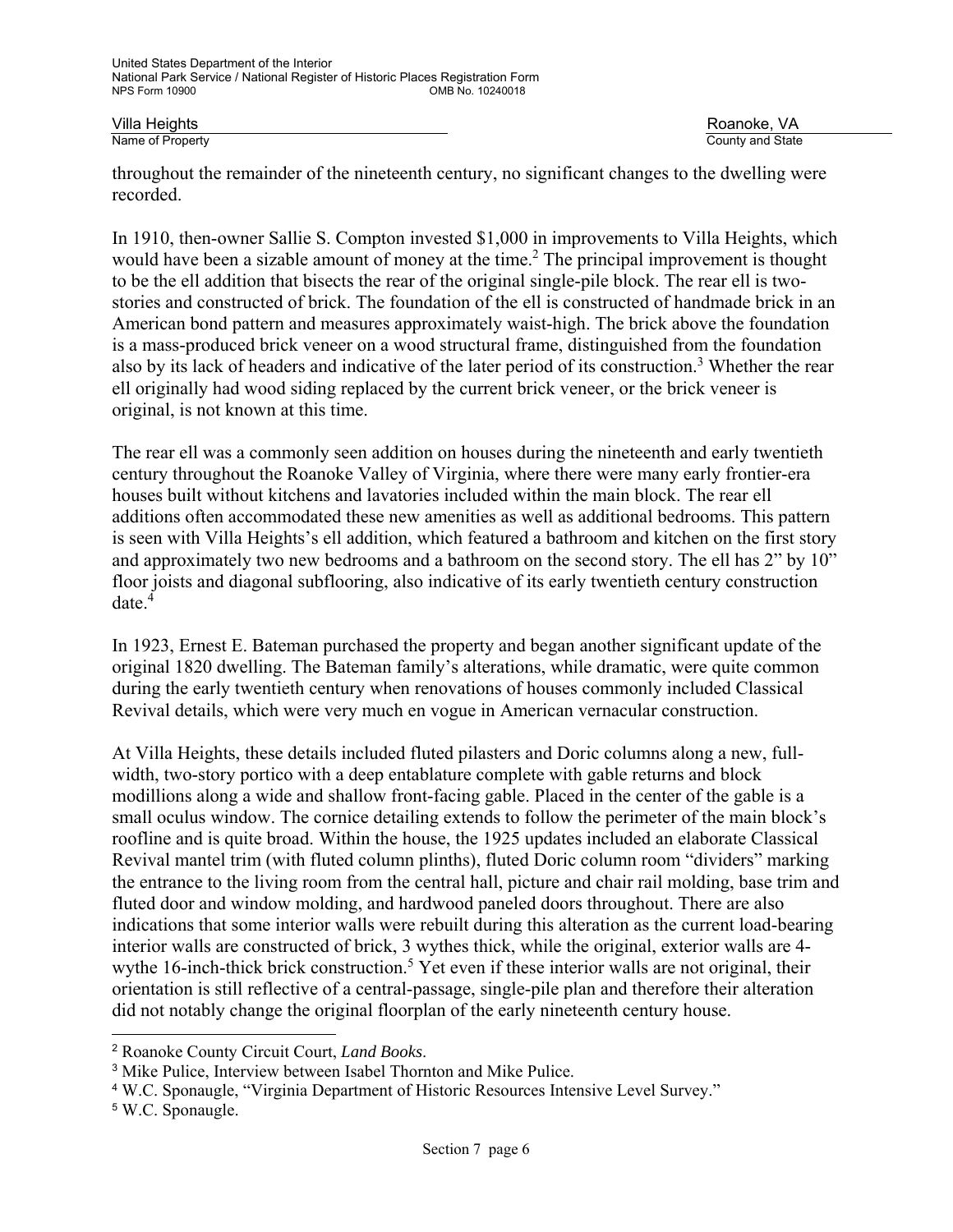Villa Heights Roanoke, VA

County and State

The Bateman family owned the property from 1923 until 1958, when it was sold to the City of Roanoke to be used as an after-school recreational facility for children. Under the City's ownership, the property was rezoned for recreational use, and the surrounding parcel was subdivided, with one parcel becoming City-owned park land (as it remains today). The remainder of the original parcel associated with Villa Heights includes the dwelling, a small forecourt for parking, a playground, and a basketball court, the latter three of which were added when the property was rezoned for recreational use. After 1958, the dwelling also gained several more additions, including a shingle-clad structure in the back to accommodate an ADAaccessible bathroom, a flat-roofed, cinderblock "recreational room" space to the rear-left of the main entrance with an ADA-accessible ramp, and a pair of exterior public restrooms. In addition, the exterior brick walls, which had been unpainted since the building's construction, were painted a light blue color, and new downspouts and gutters were installed.

In 2007, the property was vacated by the City of Roanoke and has been empty ever since. In 2011, a fire damaged part of the west half of the building, predominantly affecting a section of the roof, including the rafters, and sections of the second story near the southwest corner of the house and rear ell. Throughout the interior of the building, as a result of the fire, large sections of paint and wallpaper and small pieces of plaster burned off from the heat of the flames. However, few, if any, of these wall finishes were original to the house.

As a result of both the fire and the subsequent years of vacancy and weather infiltration, the impressive house known as Villa Heights is in a state of disrepair with boarded-up windows, scattered debris on the interior, water and fire damage on the upper rear, right side of the building, and general deterioration throughout. Yet even in this condition, much of the historic architectural integrity remains intact with the character-defining solid brick foundation and Flemish bond walls on all sides of the main block, original tree-trunk floor joists on the first level, and hardwood flooring, trim, doors, and other design details dating from the nineteenth and early twentieth century largely intact. The original window apertures have also been retained, with evidence of nine-over-one wood sash windows provided by the one original window sash that appears to be extant.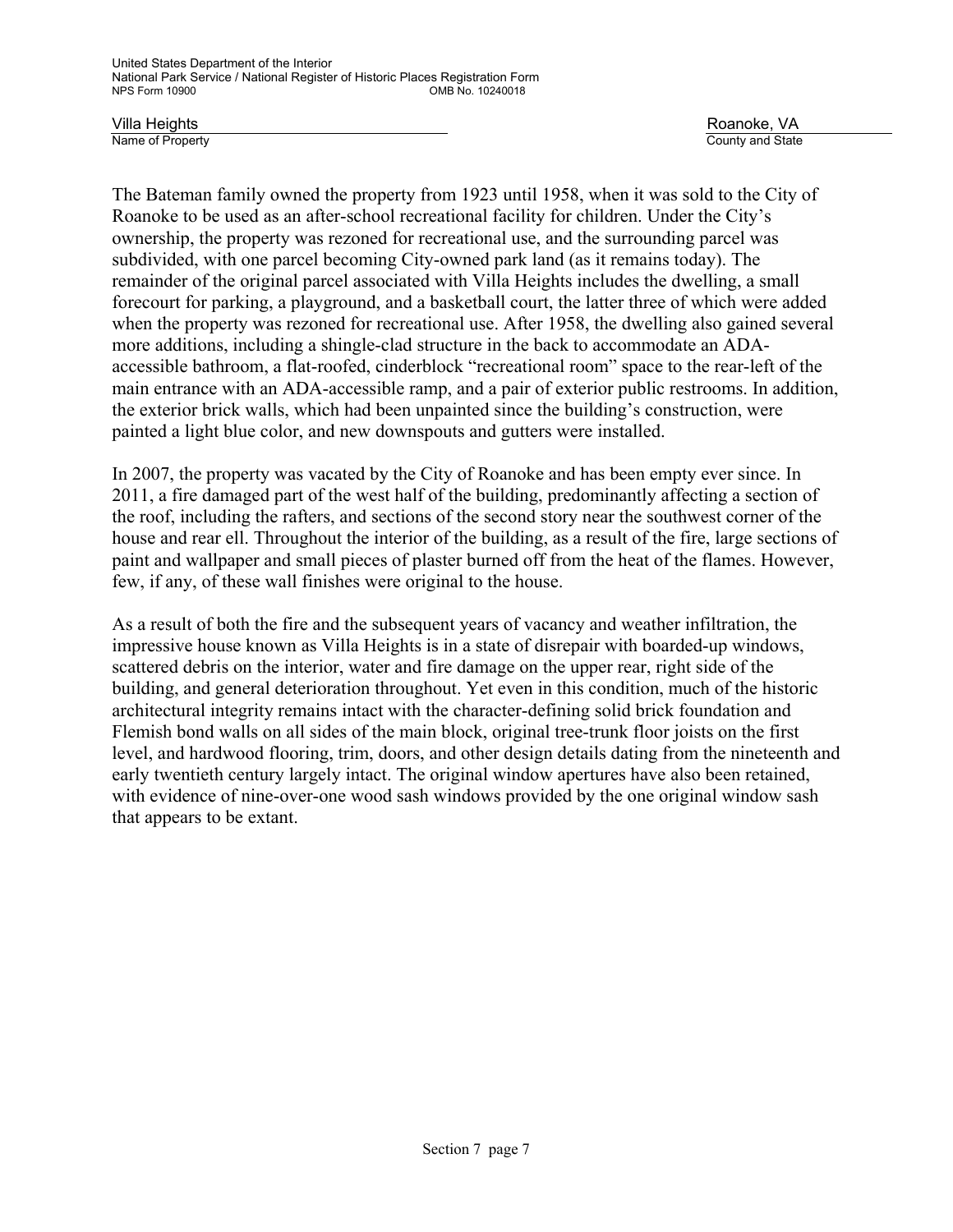$X<sup>1</sup>$ 

Villa Heights Roanoke, VA County and State

#### 8. **Statement of Significance**

#### **Applicable National Register Criteria**

(Mark "x" in one or more boxes for the criteria qualifying the property for National Register listing.)

A. Property is associated with events that have made a significant contribution to the broad patterns of our history.



- C. Property embodies the distinctive characteristics of a type, period, or method of construction or represents the work of a master, or possesses high artistic values, or represents a significant and distinguishable entity whose components lack individual distinction.
	- D. Property has yielded, or is likely to yield, information important in prehistory or history.

#### **Criteria Considerations**

(Mark "x" in all the boxes that apply.)

- A. Owned by a religious institution or used for religious purposes
- B. Removed from its original location
- C. A birthplace or grave
- D. A cemetery
- 
- 

E. A reconstructed building, object, or structure

- F. A commemorative property
- G. Less than 50 years old or achieving significance within the past 50 years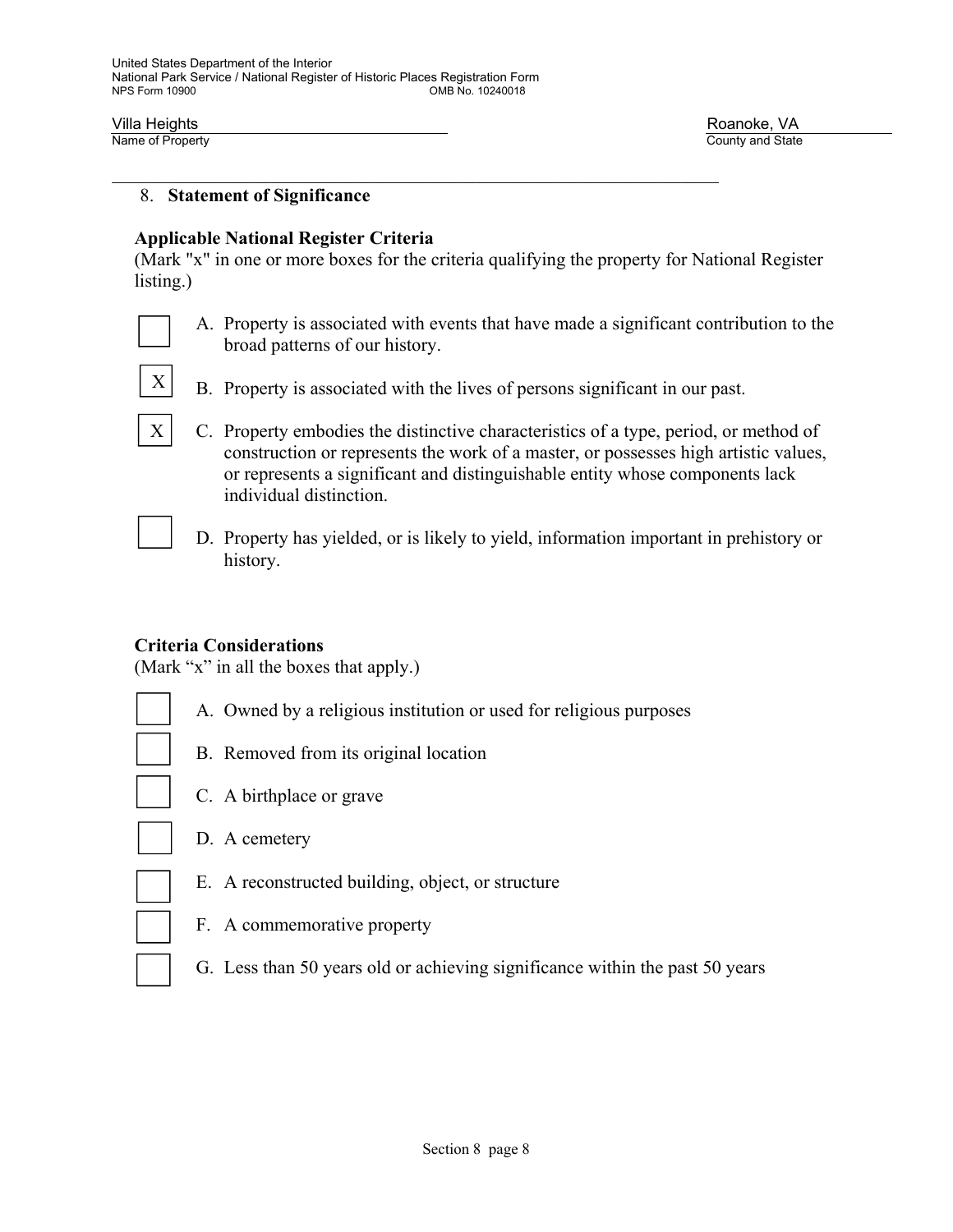Villa Heights **Roanoke, VA**<br>
Name of Property **Roanoke, VA**<br>
Roanoke, VA County and State

**Areas of Significance**  (Enter categories from instructions.) **ARCHITECTURE** EXPLORATION/SETTLEMENT

**Period of Significance**

 $\overline{\phantom{a}}$  , where  $\overline{\phantom{a}}$  $\overline{\phantom{a}}$  , where  $\overline{\phantom{a}}$ 

 $\overline{\phantom{a}}$  , where  $\overline{\phantom{a}}$  $\overline{\phantom{a}}$  , where  $\overline{\phantom{a}}$  $\overline{\phantom{a}}$  , where  $\overline{\phantom{a}}$  $\overline{\phantom{a}}$  , where  $\overline{\phantom{a}}$ 

\_ca. 1815-1925\_\_\_\_

#### **Significant Dates**

1820 1910 1925  $\overline{\phantom{a}}$  ,  $\overline{\phantom{a}}$  ,  $\overline{\phantom{a}}$  ,  $\overline{\phantom{a}}$  ,  $\overline{\phantom{a}}$  ,  $\overline{\phantom{a}}$  ,  $\overline{\phantom{a}}$  ,  $\overline{\phantom{a}}$  ,  $\overline{\phantom{a}}$  ,  $\overline{\phantom{a}}$  ,  $\overline{\phantom{a}}$  ,  $\overline{\phantom{a}}$  ,  $\overline{\phantom{a}}$  ,  $\overline{\phantom{a}}$  ,  $\overline{\phantom{a}}$  ,  $\overline{\phantom{a}}$ 

#### **Significant Person**

(Complete only if Criterion B is marked above.) McClanahan, Elijah

 **Cultural Affiliation** 

 $\mathcal{L}=\underbrace{\mathcal{L}=\mathcal{L}=\mathcal{L}=\mathcal{L}=\mathcal{L}=\mathcal{L}=\mathcal{L}=\mathcal{L}=\mathcal{L}=\mathcal{L}=\mathcal{L}=\mathcal{L}=\mathcal{L}=\mathcal{L}=\mathcal{L}=\mathcal{L}=\mathcal{L}=\mathcal{L}=\mathcal{L}=\mathcal{L}=\mathcal{L}=\mathcal{L}=\mathcal{L}=\mathcal{L}=\mathcal{L}=\mathcal{L}=\mathcal{L}=\mathcal{L}=\mathcal{L}=\mathcal{L}=\mathcal{L}=\mathcal{L}=\mathcal{L}=\mathcal{L}=\mathcal{L}=\$ 

 $\overline{\phantom{a}}$  , where  $\overline{\phantom{a}}$  $\overline{\phantom{a}}$  , where  $\overline{\phantom{a}}$ 

 $N/A$ 

 **Architect/Builder** Unknown

 $\mathcal{L}=\underbrace{\mathcal{L}=\mathcal{L}=\mathcal{L}=\mathcal{L}=\mathcal{L}=\mathcal{L}=\mathcal{L}=\mathcal{L}=\mathcal{L}=\mathcal{L}=\mathcal{L}=\mathcal{L}=\mathcal{L}=\mathcal{L}=\mathcal{L}=\mathcal{L}=\mathcal{L}=\mathcal{L}=\mathcal{L}=\mathcal{L}=\mathcal{L}=\mathcal{L}=\mathcal{L}=\mathcal{L}=\mathcal{L}=\mathcal{L}=\mathcal{L}=\mathcal{L}=\mathcal{L}=\mathcal{L}=\mathcal{L}=\mathcal{L}=\mathcal{L}=\mathcal{L}=\mathcal{L}=\$  $\mathcal{L}=\underbrace{\mathcal{L}=\mathcal{L}=\mathcal{L}=\mathcal{L}=\mathcal{L}=\mathcal{L}=\mathcal{L}=\mathcal{L}=\mathcal{L}=\mathcal{L}=\mathcal{L}=\mathcal{L}=\mathcal{L}=\mathcal{L}=\mathcal{L}=\mathcal{L}=\mathcal{L}=\mathcal{L}=\mathcal{L}=\mathcal{L}=\mathcal{L}=\mathcal{L}=\mathcal{L}=\mathcal{L}=\mathcal{L}=\mathcal{L}=\mathcal{L}=\mathcal{L}=\mathcal{L}=\mathcal{L}=\mathcal{L}=\mathcal{L}=\mathcal{L}=\mathcal{L}=\mathcal{L}=\$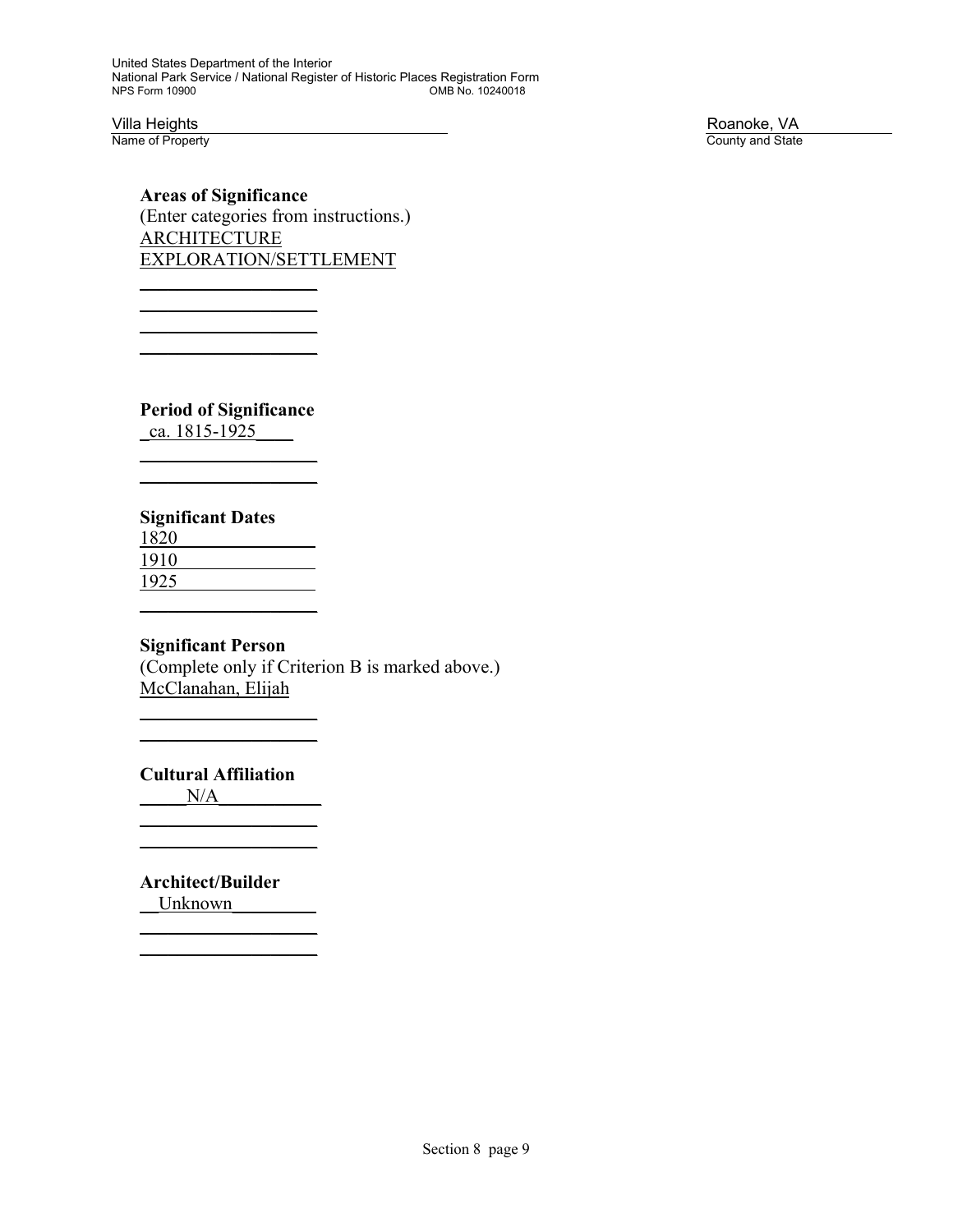Villa Heights Roanoke, VA County and State

**Statement of Significance Summary Paragraph** (Provide a summary paragraph that includes level of significance, applicable criteria, justification for the period of significance, and any applicable criteria considerations.)

Lt. Colonel Elijah McClanahan, a veteran of the War of 1812, owned most of the land that ultimately became the Northwest section of Roanoke City, which included "Long Meadow," the future site of Villa Heights. McClanahan married Agatha Lewis, daughter of Colonel Andrew Lewis (a prominent soldier of colonial-era Virginia and brigadier general in the American Revolutionary War) and had five children. Lt. Colonel McClanahan served as a justice when Roanoke County, Virginia, was formed from part of Botetourt County and he was later appointed the first High Sheriff. He was also among the trustees chosen at the founding of the town of Salem, among the founding elders of Salem Presbyterian Church (Salem, VA), and was one of the largest landholders in the county. For McClanahan's important contributions, Villa Heights is locally significant under Criterion B in the area of Exploration/Settlement. Personal property tax records from 1815 list \$800 as the value of a dwelling on McClanahan's property. By no later than 1820 (as land tax books did not indicate property value until the year 1820), McClanahan had built a center-hall, Federal style house at "Long Meadow" valued at \$2,700 (in addition to any outbuildings that would have existed at the time). This would have been a substantial amount of money in the early nineteenth century and reflective of the costs to construct a large brick, two-story dwelling. The building is locally significant under Criterion C in the area of Architecture as a representation of both the Federal style, typical of its construction date in the early nineteenth century and the Classical Revival style, for its significant alterations and additions to both its interior and exterior during the early twentieth century. With its monumental portico, Doric columns and fluted pilasters, and entrance fanlight and sidelights, the façade is both dramatic and architecturally distinctive. The interior is also remarkably intact with hardwood flooring, wood molding and trim, paneled wood doors, and mantel designs. The center-passage, single-pile plan that comprised the original floor plan of the house is still intact, but for the Classical Revival, columned divider between the center hall and living room added during the 1920s. While there were several additions and alterations after the house was converted for recreational use, the dwelling retains a high level of integrity illustrative of an early nineteenth century dwelling with later significant Classical Revival details.

**Narrative Statement of Significance** (Provide at least **one** paragraph for each area of significance.)

#### **Criterion B, Exploration/Settlement**

Villa Heights, also known as the Compton-Bateman House, stands on land originally acquired by William McClanahan Sr. (1740-1819) in 1779 when he obtained an inclusive grant for land on the north side of the Roanoke River. The whole 1,690 acres he acquired was ultimately divided between two of his sons, Elijah and James. Elijah McClanahan's share of the estate was the 814 acre tract known as "Long Meadow," conveyed to him by his father in 1807. Today this tract lies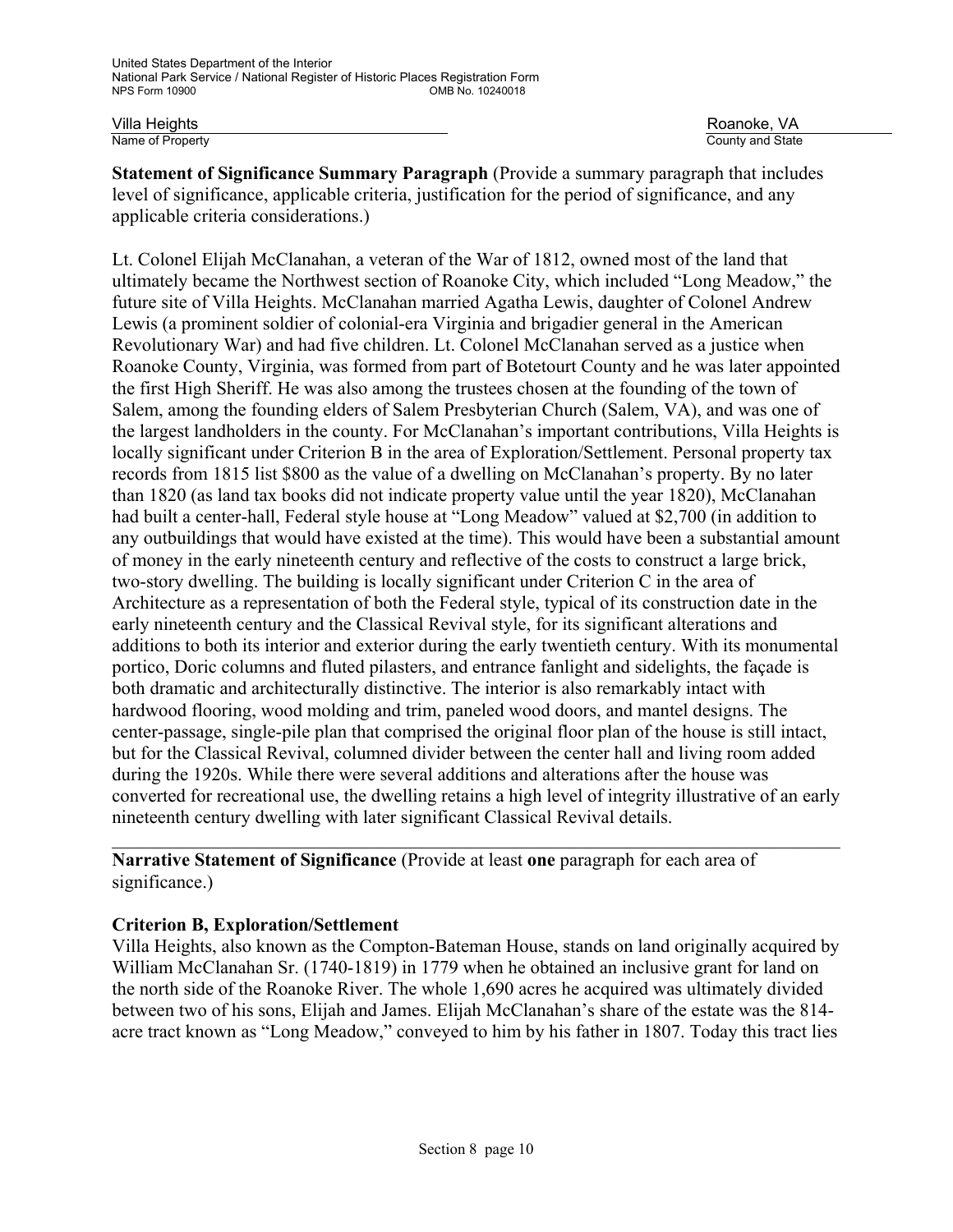on both sides of 24th Street, bounded on the south by the Roanoke River, and included the location of Villa Heights.<sup>6</sup>

William McClanahan Sr. was a first-generation American, born the fourth son of Robert McClanahan, an original settler from Ireland who came to the American colonies during the early eighteenth century with land deeded to him by William Beverly dated May 27, 1741, adjacent to present-day Staunton, Virginia. William McClanahan Sr. was born in Augusta County and eventually moved to Botetourt County to a large farm thought to be the tract of land that ultimately became known as "Long Meadow," as its location was described as "three or four miles east of the present site of Salem."<sup>7</sup> William McClanahan is known to be one of the earliest and largest land-holders in the region that is presently known as the Roanoke Valley.

In 1780, William McClanahan and his family moved to the south bank of the Roanoke River beside the "Big Spring," as it was called for almost a century before its present nomenclature of "Crystal Spring," at the foot of Mill Mountain. It was in this second location that William built a large house, which remained there until it was removed in 1855. William deeded most of the Long Meadow estate to two of his sons, though it was Elijah McClanahan who used his share for cultivation and building a farmstead; his brother James is known to have lived on and operated a farm southwest of present-day Roanoke. Records indicate that William McClanahan gave a farm to each of his nine children for them to then build their own houses upon, all scattered throughout different sections of the Roanoke Valley. Elijah's farmstead on "Long Meadow," now present day Villa Heights, is the only known extant house of the descendants of William McClanahan.<sup>8</sup>

William McClanahan was a Lt. Colonel during the American Revolutionary War. He was also active in local political life, serving as both deputy sheriff and sheriff during the late eighteenth century. Today his namesake, McClanahan Street, is a prominent Roanoke thoroughfare located adjacent to his "Big Spring" house site.

Of William McClanahan's progeny, Elijah's legacy is strongest, both for his military service and for his accomplishments throughout the Roanoke Valley. Lt. Colonel Elijah McClanahan, a veteran of the War of 1812, owned most of the land that ultimately became the Northwest section of Roanoke City, which included "Long Meadow," through the inheritance from his father. He married Agatha Strother Lewis, daughter of Colonel Andrew Lewis (a prominent soldier of colonial-era Virginia) and granddaughter of Brigadier General Andrew Lewis (from the French and Indian War and the American Revolutionary War). Agatha Lewis and her family were originally from Ritchfield, a home in what would later become Roanoke County, near Salem, Virginia. The couple had twelve children.

l

<sup>6</sup> Kegley, *Kegley's Virginia Frontier: The Beginning of the Southwest, the Roanoke of Colonial Days 1740-1783*.

<sup>7</sup> White, *The McClanahans*, 27.

<sup>8</sup> White, *The McClanahans*.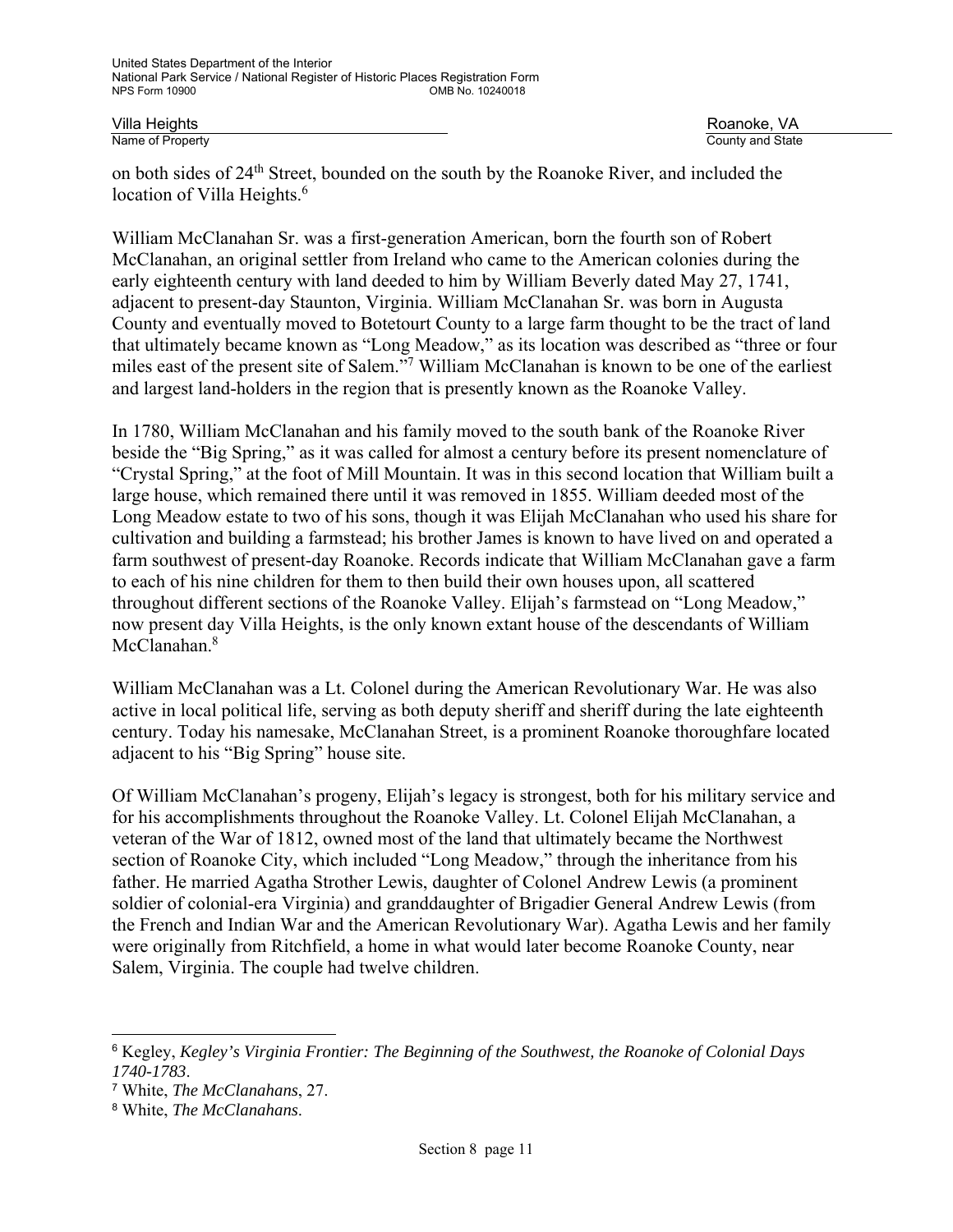Villa Heights Roanoke, VA

County and State

Shortly before his marriage, on August 11, 1795, Elijah McClanahan took an oath to serve as Captain of the Virginia Militia, where he was ultimately promoted to Lieutenant Colonel (United States). He served as the Lt. Colonel of the 121<sup>st</sup> Regiment, Virginia Militia, during the War of 1812.9 Lt. Colonel McClanahan was described as,

A man of noble build in body, mind and spirit. In person, he was tall and large, without being portly; his countenance was impressive, blending kindness and candor with gravity; his disposition was cheerful and sociable; his probity beyond all reproach; and the love and fear of God governed his life. He was a tower of strength in the Presbyterian Church at Salem as a ruling elder, and was the chief builder of the church at Big Lick. His name in the church extended beyond his own Presbytery. It was considered a privilege by strangers from a distance to know him."<sup>10</sup>

Elijah McClanahan's reputation was further heightened when he served as a justice when Roanoke County, Virginia, was formed from part of Botetourt County. He was later appointed the first high sheriff. He was also among the trustees chosen at the founding of the town of Salem, among the founding elders of Salem Presbyterian Church (Salem, VA), and was one of the largest landholders in the county.<sup>11</sup>

Personal property tax records from 1815 list \$800 as the value of a dwelling on McClanahan's property. By no later than 1820, McClanahan had built a house on the site of "Long Meadow," valued at \$2,700 (including all existing outbuildings at the time). This would have been a substantial amount of money and reflective of the costs to construct a large brick, two-story dwelling on an already impressive tract of land. His family owned the house and land for several decades, after which ownership passed to other families during the last half of the nineteenth century. The substantially sized house would have been surrounded by several small outbuildings, though none are extant or documented historically.

There is a small family cemetery located about half a mile from the site of Villa Heights, on a now-separate parcel, with marked graves for Agatha Strother Lewis and Colonel Elijah McClanahan, as well as several additional unmarked graves. Adjacent to the knoll is a historic marker noting the following,

"On the knoll to the Northeast is the grave of Col. Elijah McClanahan and his wife, Agatha Strother Lewis. Agatha was the daughter of Col. Andrew Lewis, Jr. and a grand-daughter of General Andrew Lewis, famous Indian fighter and leader of the Colonial forces against the Indians at the 1774 Battle of Point Pleasant. Born 15 March 1779; Died 14 June 1852.

Col. Elijah McClanahan was the owner of most of the land that ultimately became the Northwest section of Roanoke City. Born 20 April 1770; Died 1 December 1857."

-

<sup>9</sup> Kagey, *When Past Is Prologue: A History of Roanoke County*.

<sup>10</sup> White, *The McClanahans*, 30.

<sup>11</sup> Summers, Bickley, and Coale, *Annals of Southwest Virginia, 1769-1800*.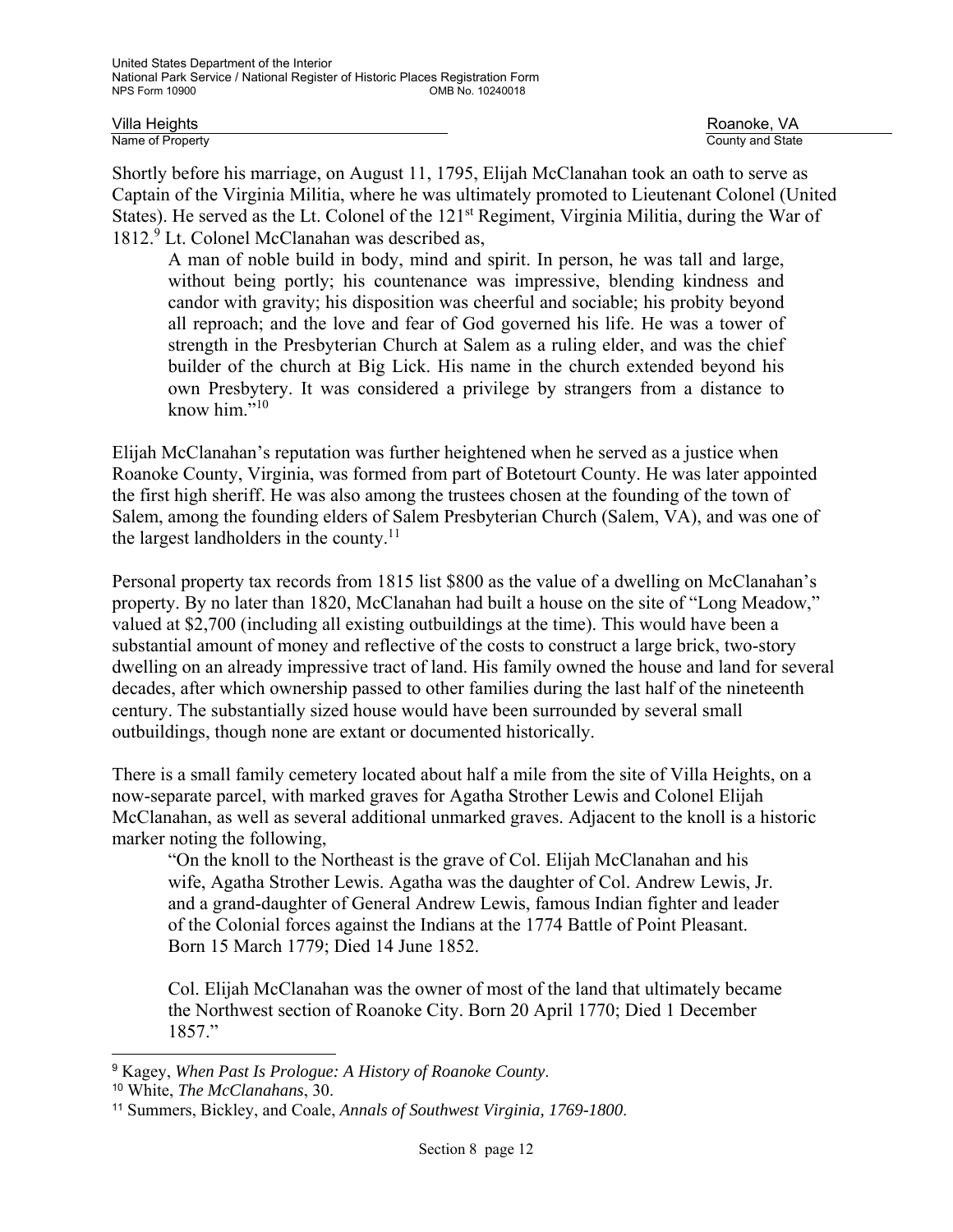### **Criterion C, Architecture**

At the time of its construction, Villa Heights was in a mostly rural part of the state. The frontier region around Roanoke City was originally known as "Big Lick" and was entered by early Euro-American settlers around 1730. "Roanoke" was an Indian word connoting the cowrie shells worn by the regional tribes of American Indians and used as money. It was not formally used to describe the location until the formation of Roanoke County in the mid-nineteenth century.<sup>12</sup>

For most of the eighteenth century, the area remained rural with scarce resources except for a few roads and mills. It was not until the War of 1812 that the region became more accessible through an effort by a navigation company to make the Roanoke River navigable from Weldon, North Carolina. Slowly thereafter, early Euro-American settlers began building small houses that were typically constructed using very traditional forms of design and construction. Most of these houses were log cabins or simple "hall and parlor" dwellings without much ornamentation and with very little, if any, design influence from architectural publications of the time.

Villa Heights, in contrast to the majority of small houses in the region, represented the Federal style of architecture, which was nationally popular during the early nineteenth century as the burgeoning American republic looked to classical architecture to represent the democratic ideals on which the nation had been founded. The Federal style also was a departure from the earlier Georgian style, which was imported from England and typically featured more steeply-pitched roofs, heavier massing, Flemish-bond brickwork, classical cornices, and double-hung wood sash with wide muntins. The Federal style also drew from classical Roman architecture, but was lighter and more delicate. Typical elements included entries with fanlights and sidelights, multiple-light wood sash with thin muntins, more gently pitched side-gable and hipped roofs, center passage plans, and elongated, attenuated columns.<sup>13</sup>

At the time of its construction between ca. 1815-1820, it was one of very few brick houses located in the Western region of the Commonwealth and, by 1820, was valued at \$2,700, which would have been a considerable amount of money in the early nineteenth century.<sup>14</sup> Most houses built during this period within the Roanoke Valley were weather-boarded log cabins. Tax records of the time indicating the average cost of dwellings on a given farm showed that "more than half were valued at less than \$1,000, twenty-three fell into the \$1,000 to \$1,500 bracket and only seven were valued higher than that, with two of those thought to be mills."<sup>15</sup>

Early nineteenth century houses of prominent stature in Virginia, such as Villa Heights, rarely had double-pile plans or additions built before the Civil War. This was not because they were lacking in the resources to accommodate them. Instead, outbuildings (as opposed to additions) were a reflection of the growing "social separation of servant and master in late seventeenth-

l

<sup>12</sup> Farrar, *Old Virginia Houses; The Mountain Empire*.

<sup>13</sup> Upton, *Architecture in the United States;* Novelli et al., *Classic Commonwealth*, 37-40.

<sup>14</sup> *Land Books*.

<sup>15</sup> White, *The McClanahans*.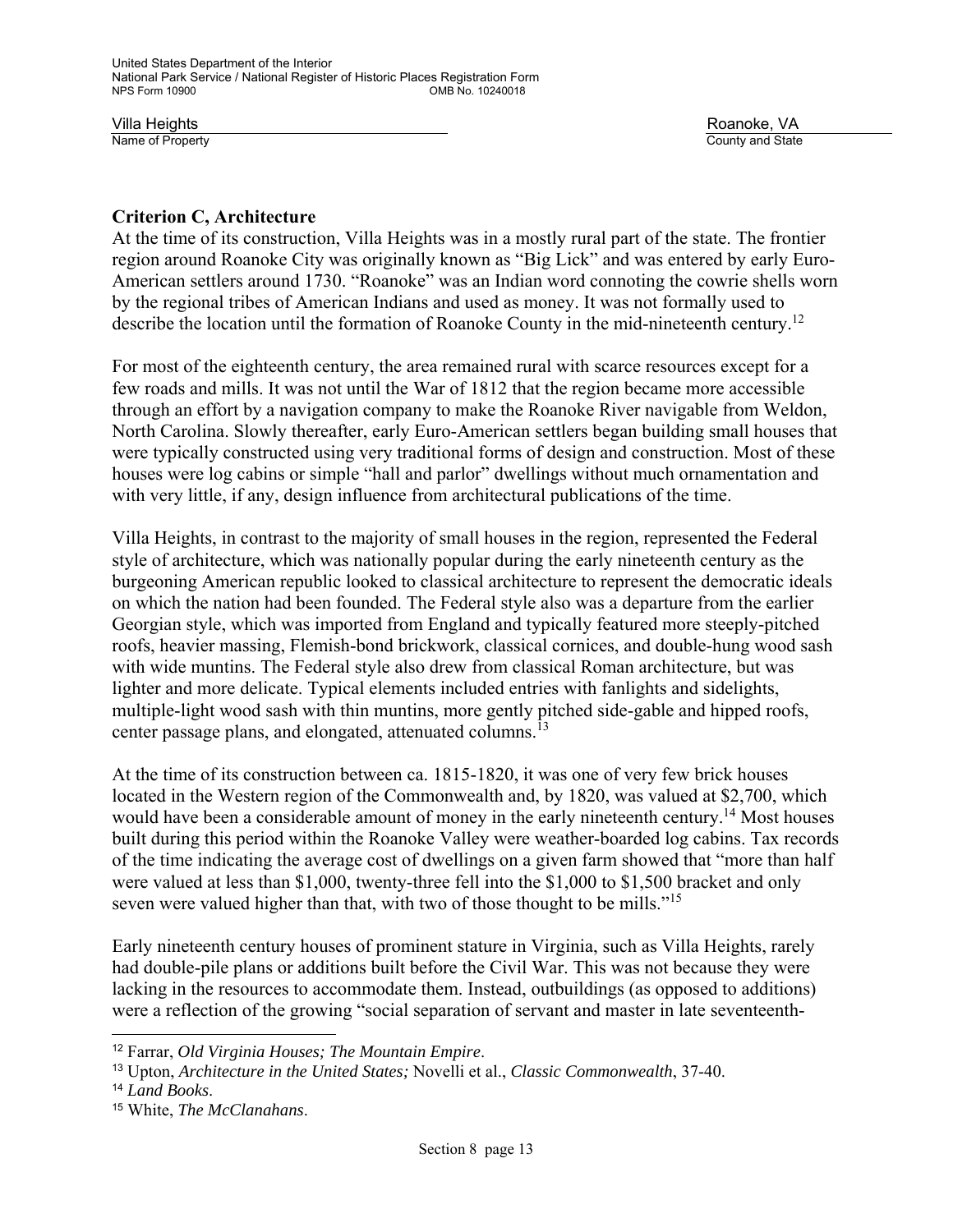Villa Heights Roanoke, VA County and State

century Virginia…creating a definite spatial division where no clear social one existed and (subsequently) built smaller houses for themselves."16 In contrast, prominent houses in England would have had live-in servants' quarters and kitchens, often requiring deeper floorplans or additions.

Under the ownership of the McClanahan family, the house remained largely unchanged from its original design throughout the early to mid-nineteenth century. The estate then passed through several owners for the remainder of the nineteenth century without any significant changes to the dwelling.

Villa Heights' alternative name, the "Compton-Bateman House" originated with two of the last private owners of the property before it was gifted to the City of Roanoke in 1958 by descendants of the Bateman family. The Compton Family, consisting of Charles W. Compton (1865-1937) and Sallie Stine Compton (1871, Clarke Co, VA–1942, Shenandoah, VA) lived in the house at the turn of the twentieth century until it was sold to the Bateman family in 1923. Under Sallie Compton's ownership (as the property was deeded in her name), the dwelling underwent an expansion with the construction of the rear ell that bisects the original single-pile block. Land Tax records indicate that she improved the property in the amount of \$1,000 in 1910, which would have been an appropriate sum of money for that kind of addition.<sup>17</sup> The ell allowed the Comptons to include more modern amenities in their home, such as a kitchen and lavatory on the first floor and two additional bedrooms and a lavatory on the second floor. These new features were a common addition to residences during the turn of the twentieth century as they exemplified both modern amenities, such as indoor plumbing, and typified the twentieth century house with its lack of exterior division between spaces of domestic activity, such as cooking and cleaning, and those used for entertaining and recreation.

For reasons unknown, Sallie Compton filed for bankruptcy in 1914 and lost possession of Villa Heights. It was forfeited and sold at an estate auction on July 10, 1915. The subsequent owner, however, was not Ernest Bateman but an owner by the name of A. E. King. This owner's connection to the property is not heavily documented nor referenced because there was no significant investment or alteration made during their tenure. In contrast, the Bateman ownership oversaw one of the more substantial changes to the original dwelling and is therefore a more relevant signifier in the appellation "Compton-Bateman" house.

Ernest Bateman and his wife bought Villa Heights for \$22,500 in September 1923 while it was still considered part of the County of Roanoke. Although he began as a farmer, Mr. Bateman worked for over thirty years as a wholesale coal broker, according to census records. The Batemans made the majority of their alterations to the building in 1925. By 1926, this portion of the County had been annexed by Roanoke City in addition to four other previously suburban neighborhoods: Weaver Heights, Lee-Hy Court, Rugby, and Morningside Heights.

l

<sup>16</sup> Upton, *Architecture in the United States*, 317.

<sup>17</sup> Roanoke County Circuit Court, *Land Books*.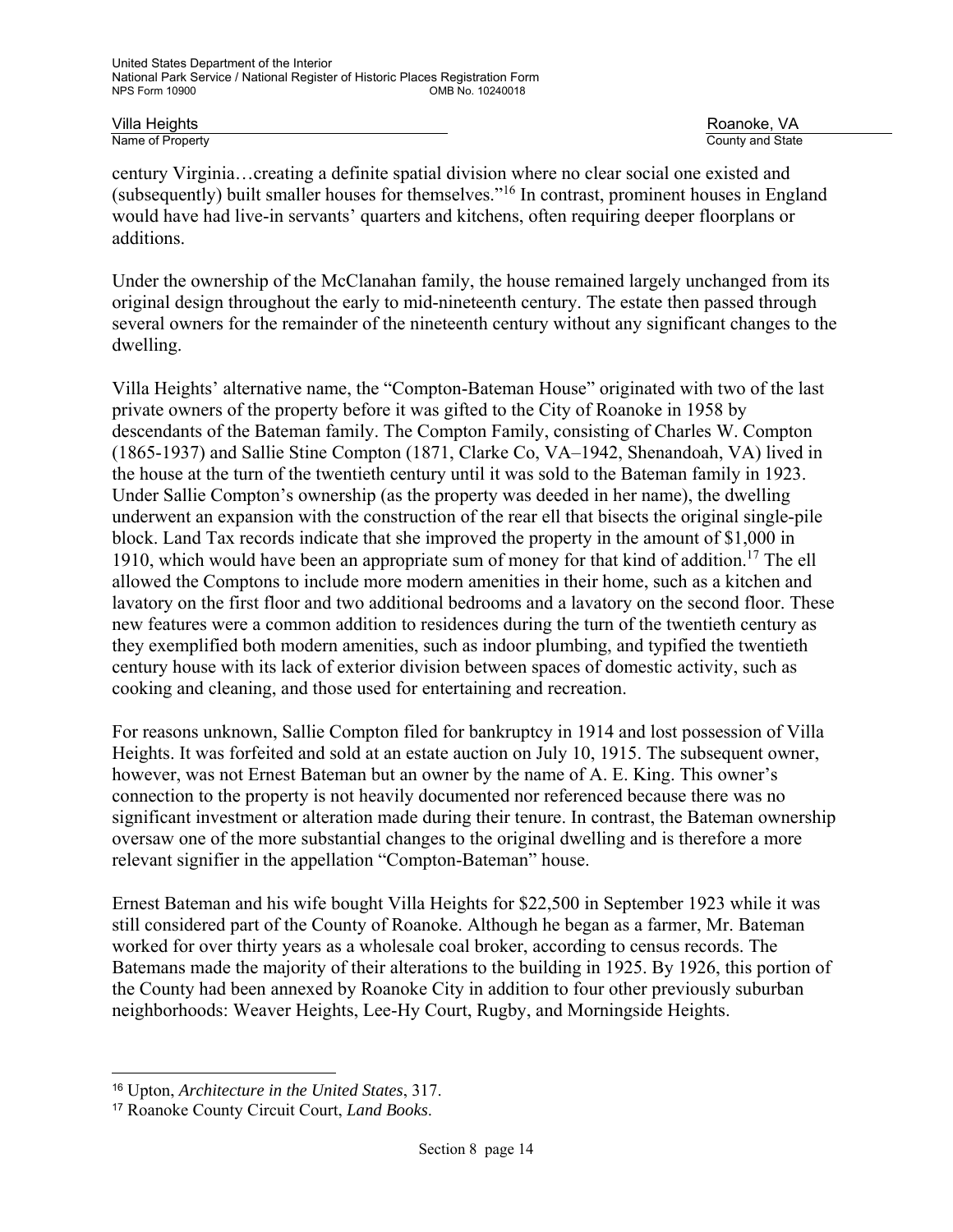Villa Heights Roanoke, VA

l

County and State

By the 1920s, the Beaux-Arts tradition in architecture had made a strong impression on European builders and institutional architecture. This form of design returned to Greek and Roman influences, which subsequently inspired a Classical Revival in American domestic architecture. Like the original house's reflection of a new National identity at the turn of the nineteenth century, the early twentieth century saw a return to these democratic ideals. The Bateman family's alterations are reflective of this movement, with a much more pronounced portico in the Classical Revival style with a heavy and elaborate cornice, Doric columns, and fluted pilasters. The interior, likewise, was altered to incorporate the Classical Revival motifs in the fireplace mantels, the columned portal between the central hall and living room, paneled doors, and molded trim.

Because of these significant architectural alterations, Villa Heights represents a confluence of two archetypal periods of American architecture – the Federal and Classical Revival styles, both of which represent important periods of change and growth in the early nineteenth and early twentieth centuries, respectively.

Furthermore, Villa Heights is one of only three documented two-story, five-bay Federal-style brick houses from c. 1820 still extant in the greater Roanoke Valley, which includes the City of Salem and the Town of Vinton.<sup>18</sup> The other two are Huntington (ca. 1819), a plantation house located in northeastern Roanoke, and Preston House (ca.1821) located in Salem. Both Huntington and Preston House are listed in the National Register of Historic Places. There are a few other similarly sized Federal houses within the Roanoke Valley built in the 1830s, such as Speedwell (in Roanoke County).

In addition to its association with prominent figures of Virginia's history, Villa Heights is an impressive example of a Federal-style brick building with 1920s Classical Revival details. With its monumental portico, Doric columns and fluted pilasters, entrance fanlight and sidelights, the front façade is both dramatic and architecturally distinctive. The interior is also remarkably intact, featuring hardwood flooring, wood molding, trim, paneled doors, and mantel designs. The center-passage, single-pile plan that comprised the original early nineteenth century house is still intact as well. The house embodies the distinctive characteristics of a building type, period, and methods of construction, making it eligible for the National Register under Criterion C in the area of Architecture.

<sup>18</sup> Mike Pulice, Interview between Isabel Thornton and Mike Pulice.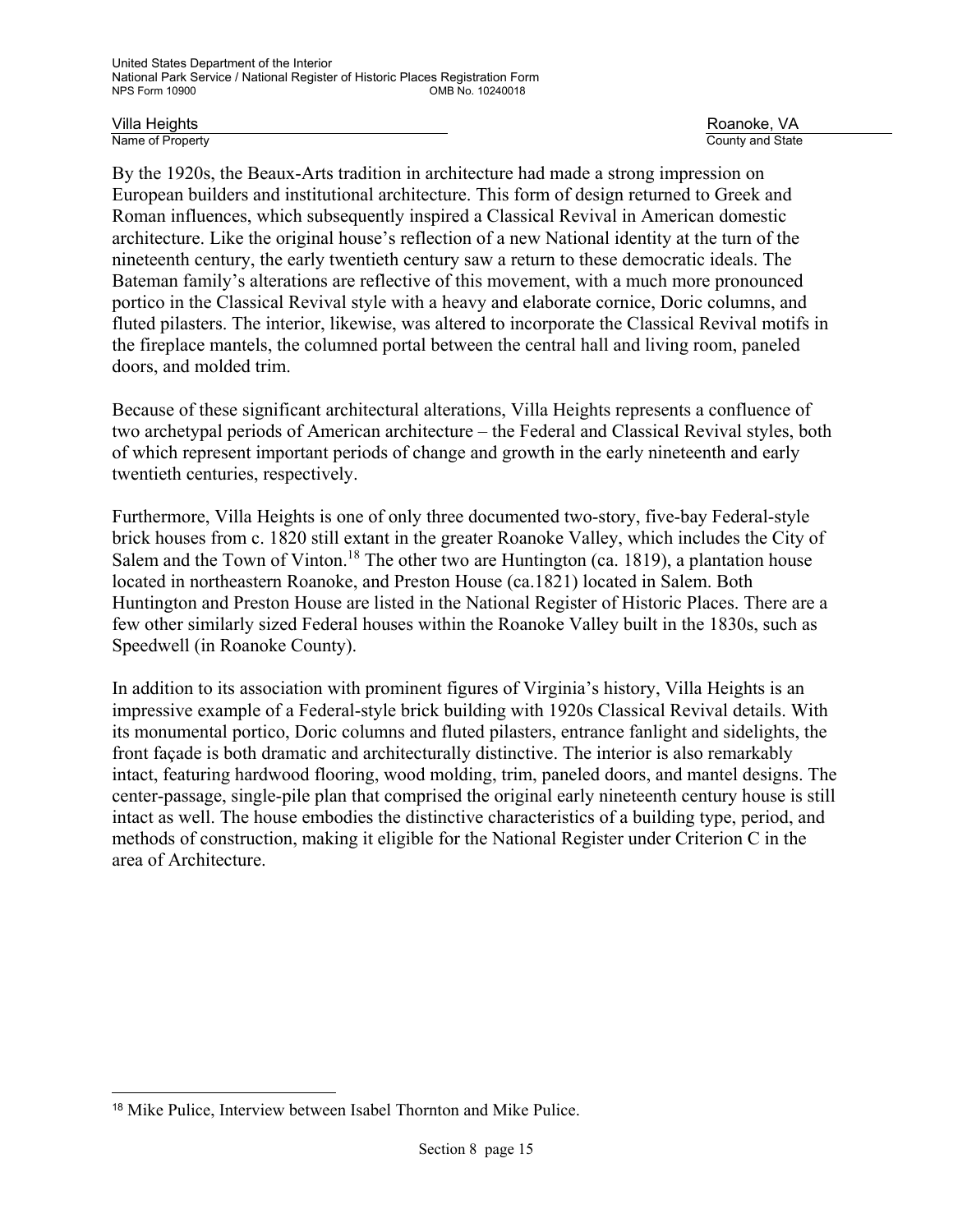#### 9. **Major Bibliographical References**

**Bibliography** (Cite the books, articles, and other sources used in preparing this form.)

- Barnes, Raymond. "Graves of Pioneers Lie Sadly Neglected: McClanahan Burial Site Desecrated." *The Roanoke Times*. February 5, 1965.
- Barnes, Raymond P. *A History of Roanoke*. Radford: Commonwealth Press, 1968.
- Cox, Ray. "Early Roanoke County Founder Rests at Well-Groomed Gravesite." *The Roanoke Times*. April 10, 2017.
- "DAR-Daughters of the American Revolution Genealogy Research William McClanahan." Daughters of the American Revolution Genealogical Research, n.d. http://services.dar.org/public/dar\_research/search\_adb/?action=full&p\_id=A074918.
- "Deed of Land, F. Johnston (Administrator of Charles Snyder's Last Will and Testament) to John B. Bransford and Wife and R.R. Dickson and Wife, May 14, 1867, Roanoke County, VA, Deed Book G: Page 355, County Clerk's Office, Salem," n.d.
- Dr. C. Clifford Boyd, Jr. "Archaeological Investigations of the McClanahan Cemetery, Roanoke, Virginia." Radford University, June 1998.
- "Estate of Elijah McClanahan, Settlement of Estates Book 1, Page 230. Deed of Land, Elijah McClanahan Executors to Charles Snyder, October 26, 1862, Roanoke County, VA, Deed Book F: Page 783, County Clerk's Office, Salem," n.d.
- Farrar, Emmie Ferguson & Hines, Emilee. *Old Virginia Houses; The Mountain Empire*. First Edition. Delmar Publishing, 1978.
- Farrar, Emmie Ferguson, and Emilee Hines. *Old Virginia Houses Shenandoah*. First edition. Delmar Pub. Co, 1976.
- *History of Virginia*. Vol. VI. Chicago and New York: American Historical Society, 1929. http://www.newrivernotes.com/topical history books 1929 history of virginia mooma wbenjamin.htm.
- Kagey, Deedie Dent. *When Past Is Prologue: A History of Roanoke County*. Roanoke, VA: Roanoke County Sesquicentennial Committee, 1988.
- Kegley, F. B. *Kegley's Virginia Frontier: The Beginning of the Southwest, the Roanoke of Colonial Days 1740-1783*. Roanoke, VA: Southwest Virginia Historical Society, 1938.
- *Land Books*. Fincastle, Virginia: Botetourt County Circuit Court, n.d.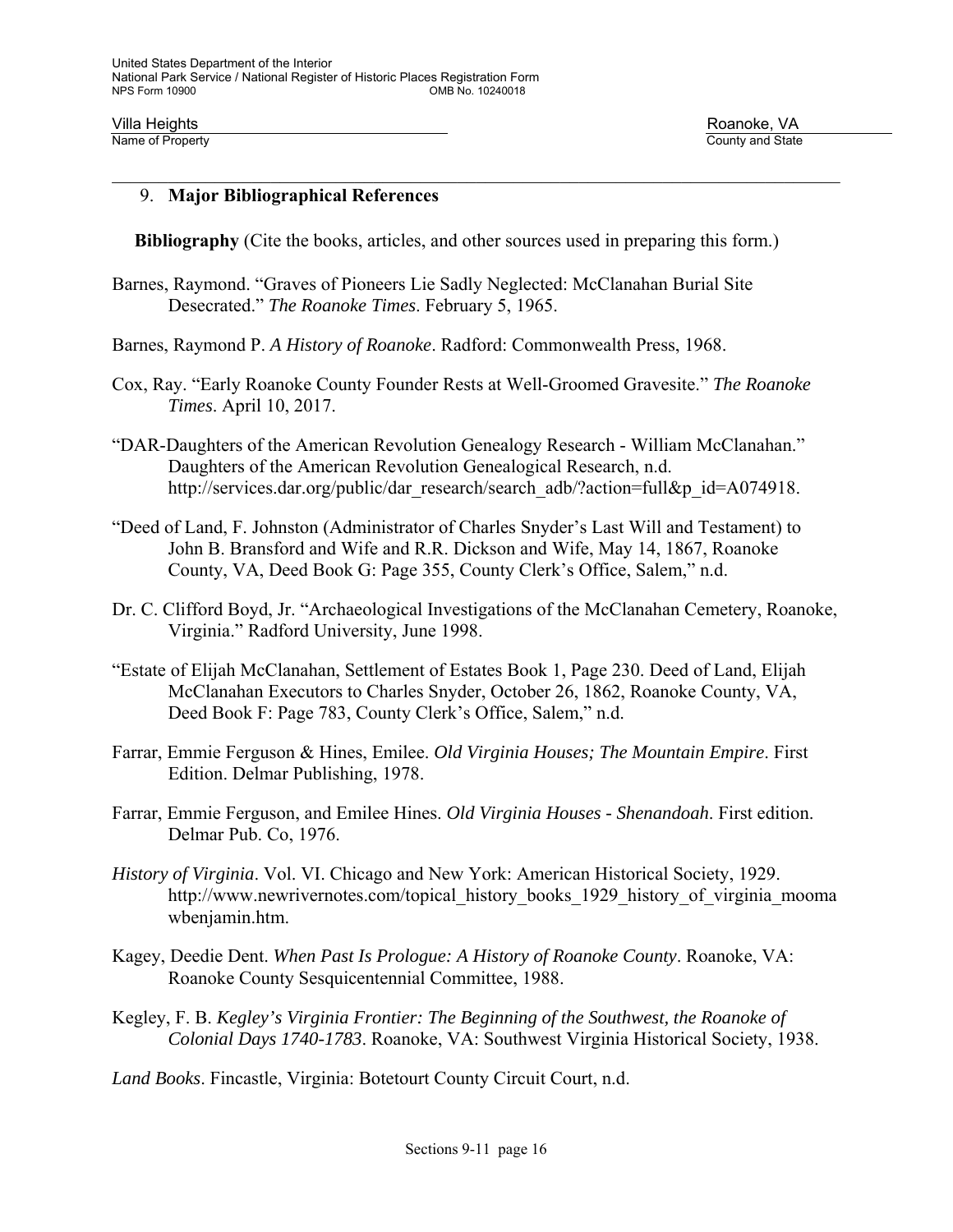- Lanier, Gabrielle M. *Everyday Architecture of the Mid-Atlantic: Looking at Buildings and Landscapes*. JHU Press, 1997.
- Pulice, Michael. Personal communication with Isabel Thornton, November 9, 2017.
- Pierson, William Harvey. *American Buildings and Their Architects Volume 1: The Colonial and Neo-Classical Styles*. Garden City, N.Y: Anchor Press, 1976.
- Roanoke County Circuit Court. *Land Books*. Salem, Virginia, n.d.
- "Sanborn Fire Insurance Map from Roanoke, Independent Cities, Virginia." Library of Congress, Washington, D.C. 20540 USA. Accessed November 17, 2017. https://www.loc.gov/item/sanborn09065\_005/.
- Summers, Lewis Preston, George W. L. Bickley, and Charles B. Coale. *Annals of Southwest Virginia, 1769-1800*. Baltimore, MA: Clearfield Company, 1929.
- Upton, Dell. *Architecture in the United States*. First Edition. Oxford University Press, USA, 1998.
- "Virginia News." *Alexandria Gazette and Virginia Advertiser*. March 18, 1868.
- W. C. Sponaugle. "Virginia Department of Historic Resources Intensive Level Survey." Virginia Department of Historic Resources, August 1, 2013.
- White, Clare. *Roanoke, 1740-1982*. First Edition. Roanoke Valley Historical Society, 1982.
- White, H. M. *The McClanahans*. Roanoke, VA: The Stone Printing and Manufacturing Company, 1894.
- Winborne, Lee W., and William L. Whitwell. *The Architectural Heritage of the Roanoke Valley*. First Edition. University of Virginia Press, 1982.

#### **Previous documentation on file (NPS):**

- preliminary determination of individual listing (36 CFR 67) has been requested
- \_\_\_\_ previously listed in the National Register
- previously determined eligible by the National Register
- designated a National Historic Landmark
- recorded by Historic American Buildings Survey #
- recorded by Historic American Engineering Record #
- recorded by Historic American Landscape Survey #

### **Primary location of additional data:**

- \_X\_\_ State Historic Preservation Office
- Other State agency
- Federal agency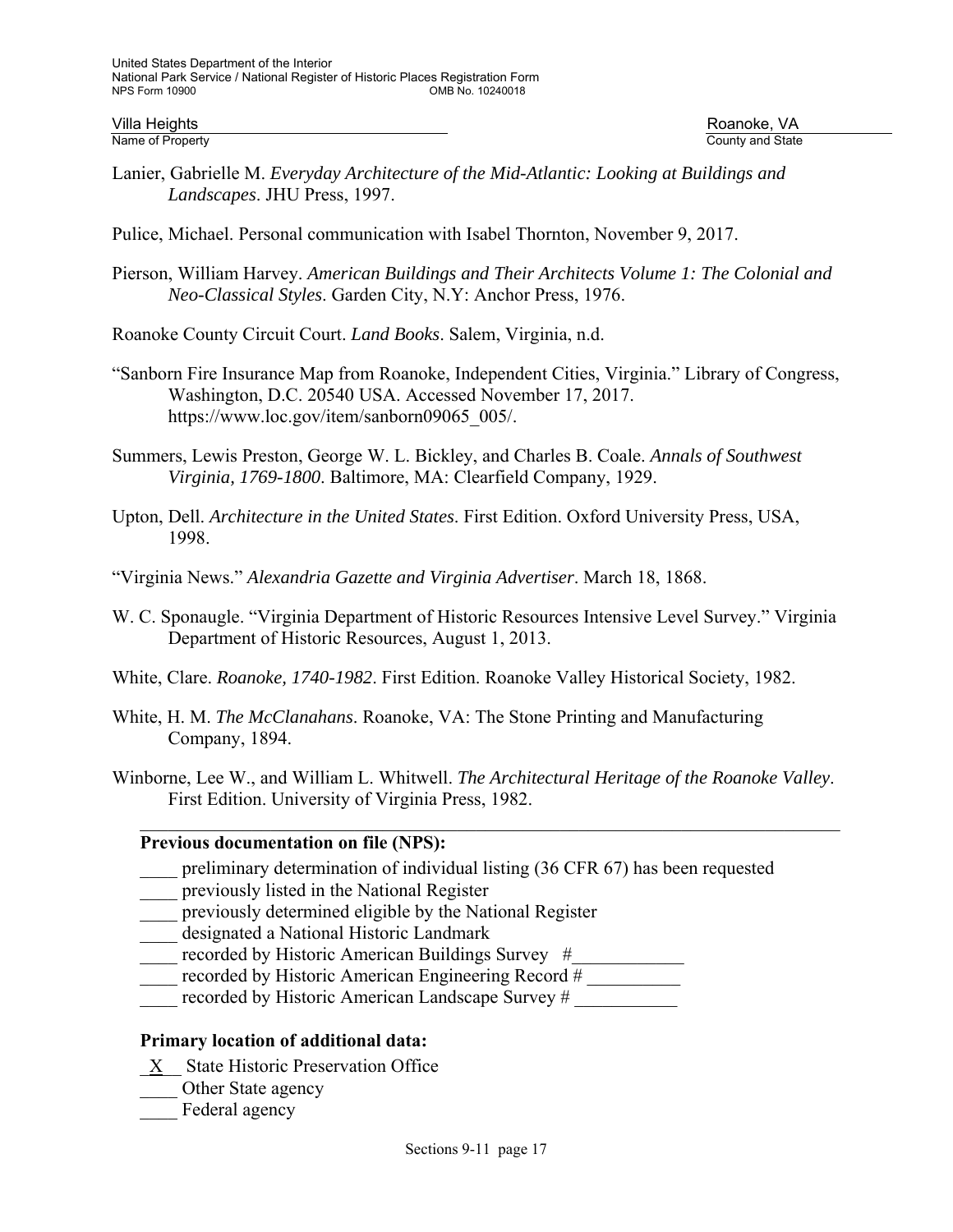Local government University \_\_\_\_ Other Name of repository: Virginia Department of Historic Resources, Richmond, VA

#### **Historic Resources Survey Number (if assigned):** VDHR 128-0012

#### 10. **Geographical Data**

Acreage of Property 3.4056

Use either the UTM system or latitude/longitude coordinates

#### **Latitude/Longitude Coordinates**

| Datum if other than WGS84:<br>(enter coordinates to 6 decimal places) |                       |
|-----------------------------------------------------------------------|-----------------------|
| 1. Latitude: 37.292350                                                | Longitude: -79.978950 |
| 2. Latitude:                                                          | Longitude:            |
| 3. Latitude:                                                          | Longitude:            |
| 4. Latitude:                                                          | Longitude:            |

### **Or UTM References**

Datum (indicated on USGS map):

| NAD 1927 or | <b>NAD 1983</b> |           |
|-------------|-----------------|-----------|
| 1. Zone:    | Easting:        | Northing: |
| $2.$ Zone:  | Easting:        | Northing: |
| 3. Zone:    | Easting:        | Northing: |
| 4. Zone:    | Easting         | Northing: |

#### **Verbal Boundary Description** (Describe the boundaries of the property.)

The historic boundary is drawn to be coterminous with the lot lines of the 3.4-acre parcel, recorded by the City of Roanoke as parcel 2430601. The parcel is bounded to the north by Hoover Street and Clifton Street and by Prillaman Avenue to the northwest. The western and southwestern edges of the parcel are both bordered by Roanoke City-owned parkland. The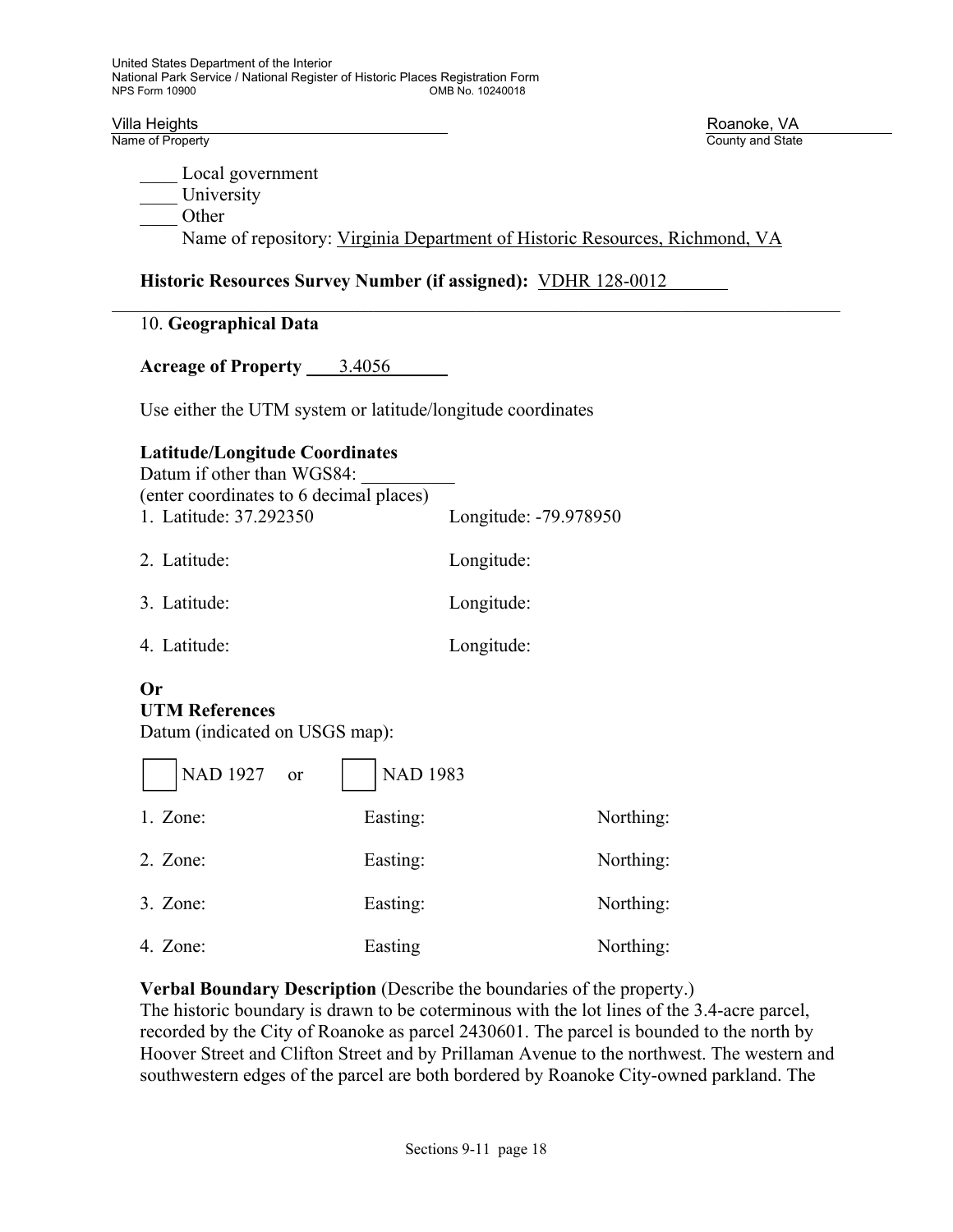eastern border of the parcel is bounded by the rear side of dwellings which front on Crescent Street. The true and correct historic boundaries are shown on the attached Tax Parcel Map.

#### **Boundary Justification** (Explain why the boundaries were selected.)

The boundaries coincide with the extent of the property's historic acreage that was associated with the domestic complex at Villa Heights. Although no historic outbuildings are extant, the 3.4 acres capture the dwelling's prominent site overlooking Roanoke as well as the historic setting and all known associated historic resources.

| 11. Form Prepared By              |                                       |    |           |       |
|-----------------------------------|---------------------------------------|----|-----------|-------|
| name/title:                       | Isabel Thornton, Executive Director   |    |           |       |
| organization: Restoration Housing |                                       |    |           |       |
| street & number:                  | 1116 Main Street, Suite B             |    |           |       |
| city or town: Roanoke             | state:                                | VA | zip code: | 24015 |
|                                   | e-mail: isabel@restorationhousing.org |    |           |       |
| telephone: (540)797-0819          |                                       |    |           |       |
| date:                             | November 17, 2017                     |    |           |       |
|                                   |                                       |    |           |       |

#### **Additional Documentation**

Submit the following items with the completed form:

- **Maps:** A **USGS map** or equivalent (7.5 or 15 minute series) indicating the property's location.
- **• Sketch map** for historic districts and properties having large acreage or numerous resources. Key all photographs to this map.
- **Additional items:** (Check with the SHPO, TPO, or FPO for any additional items.)

#### **Photographs**

Submit clear and descriptive photographs. The size of each image must be 1600x1200 pixels (minimum), 3000x2000 preferred, at 300 ppi (pixels per inch) or larger. Key all photographs to the sketch map. Each photograph must be numbered and that number must correspond to the photograph number on the photo log. For simplicity, the name of the photographer, photo date, etc. may be listed once on the photograph log and doesn't need to be labeled on every photograph.

#### **Photo Log**

The following information is common to all photographs.

Name of Property: Villa Heights City or Vicinity: Roanoke City County: Roanoke State: Virginia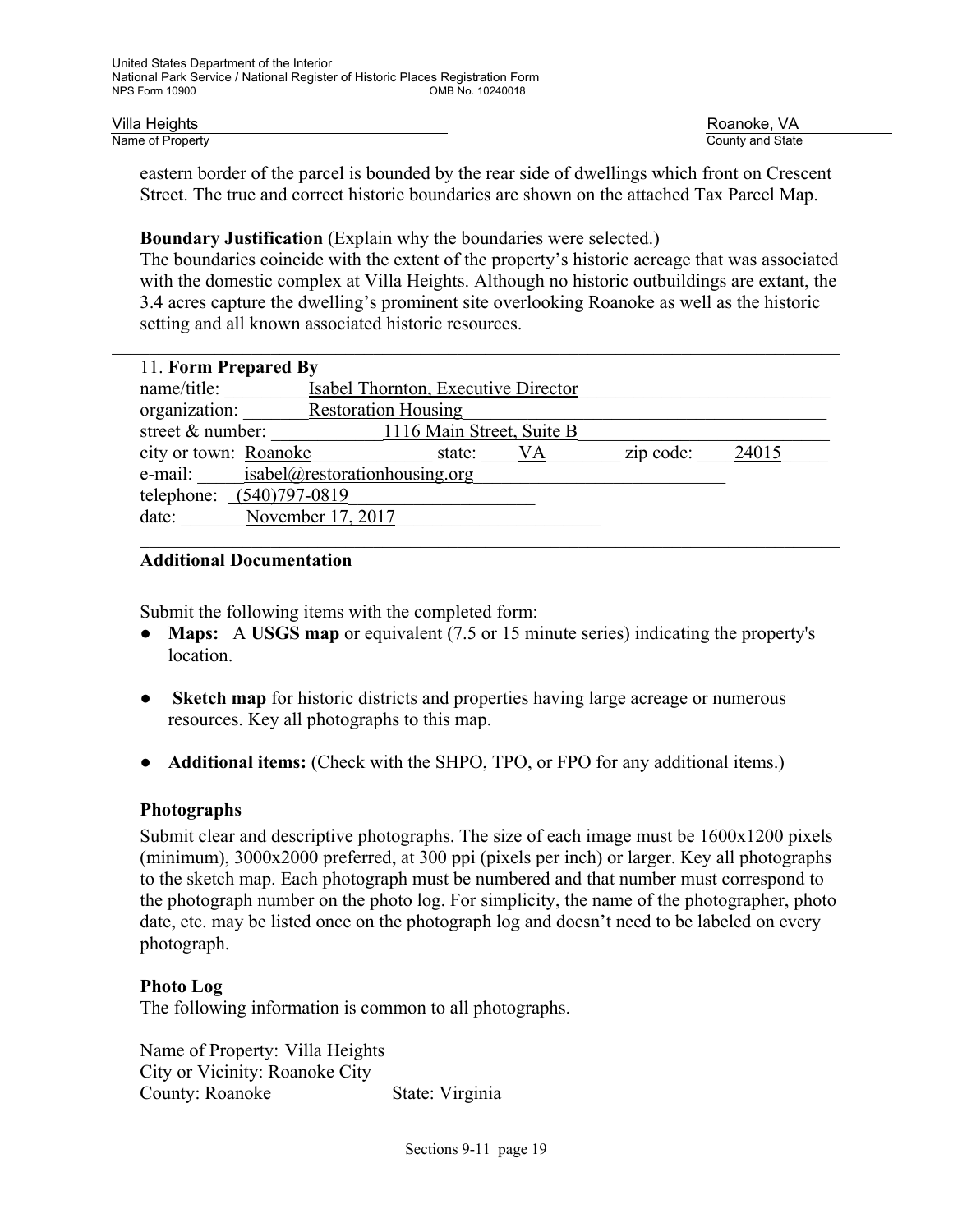Villa Heights **Exercía Exercía Exercía Exercía Exercía Exercía Exercía Exercía Exercía Exercía Exercía Exercí<br>Name of Property <b>Roanoke, VA** 

County and State

 Photographer: Isabel Thornton Date Photographed: July 20, 2017

Description of Photograph(s) and number, include description of view indicating direction of camera:

View of Façade, Facing South 1 of 16.

Detail View of Front Portico, Facing South 2 of 16.

View of Front Façade Window, Facing South 3 of 16.

 View of Front Façade, Facing South 4 of 16.

 View of Northwest Elevation, Facing East 5 of 16.

 View of Western Elevation, Rear of Structure 6 of 16.

 View of Rear Addition, Facing East 7 of 16.

 View of Eastern Elevation, Side Addition 8 of 16.

 View of Northeast Elevation, Facing West 9 of 16.

 View of Interior of Side, Cinderblock Addition 10 of 16.

 View of Interior Entrance and Stair Railing 11 of 16.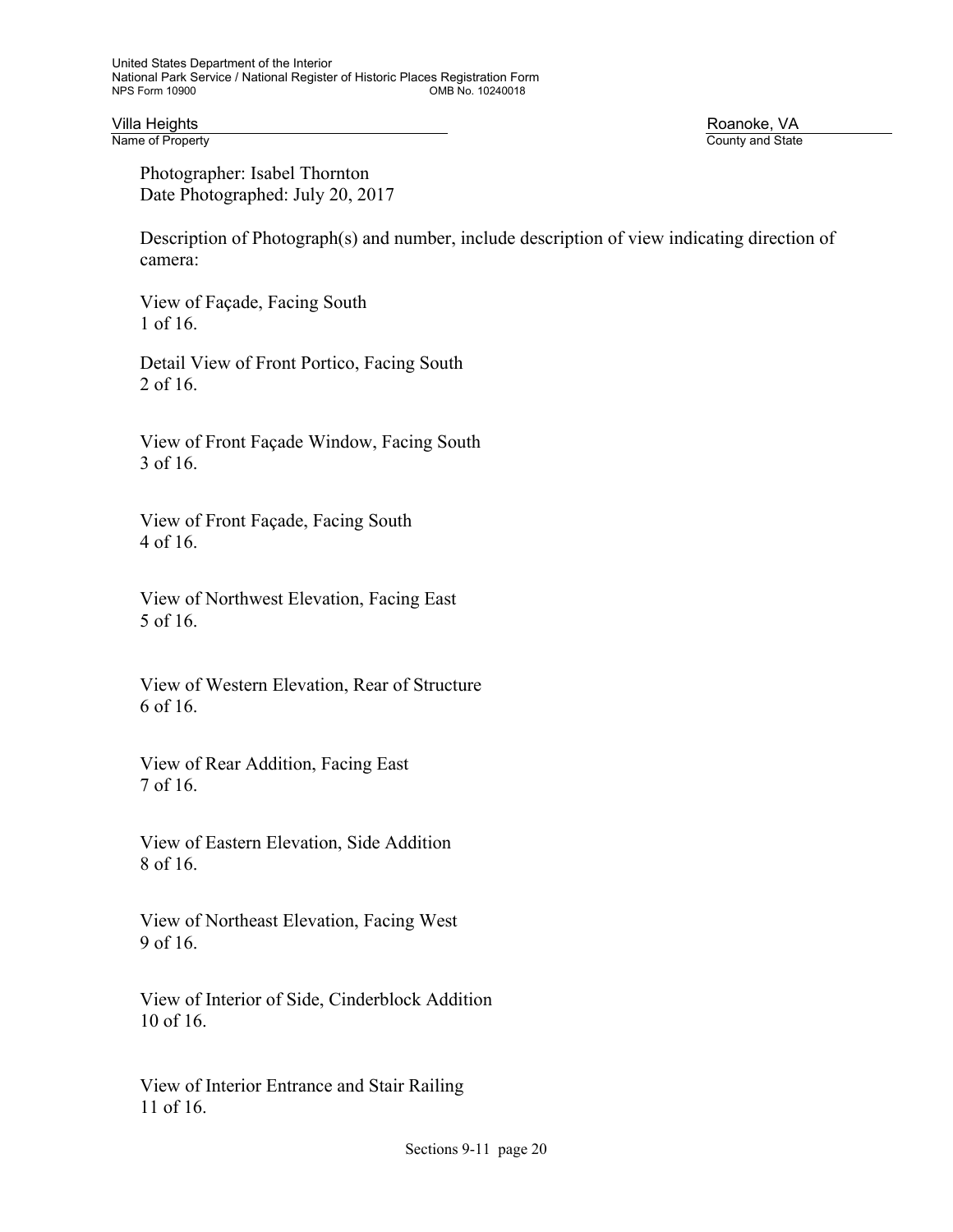Villa Heights Roanoke, VA

County and State

 View of Living Room Interior 12 of 16.

 View of Living Room Interior 13 of 16.

 View of Library/Office Interior 14 of 16.

 View of Kitchen Interior 15 of 16.

 View of Rear Addition Interior with ADA Bathrooms 16 of 16.

**Paperwork Reduction Act Statement:** This information is being collected for applications to the National Register of Historic Places to nominate properties for listing or determine eligibility for listing, to list properties, and to amend existing listings. Response to this request is required to obtain a benefit in accordance with the National Historic Preservation Act, as amended (16 U.S.C.460 et seq.).

**Estimated Burden Statement**: Public reporting burden for this form is estimated to average 100 hours per response including time for reviewing instructions, gathering and maintaining data, and completing and reviewing the form. Direct comments regarding this burden estimate or any aspect of this form to the Office of Planning and Performance Management. U.S. Dept. of the Interior, 1849 C. Street, NW, Washington, DC.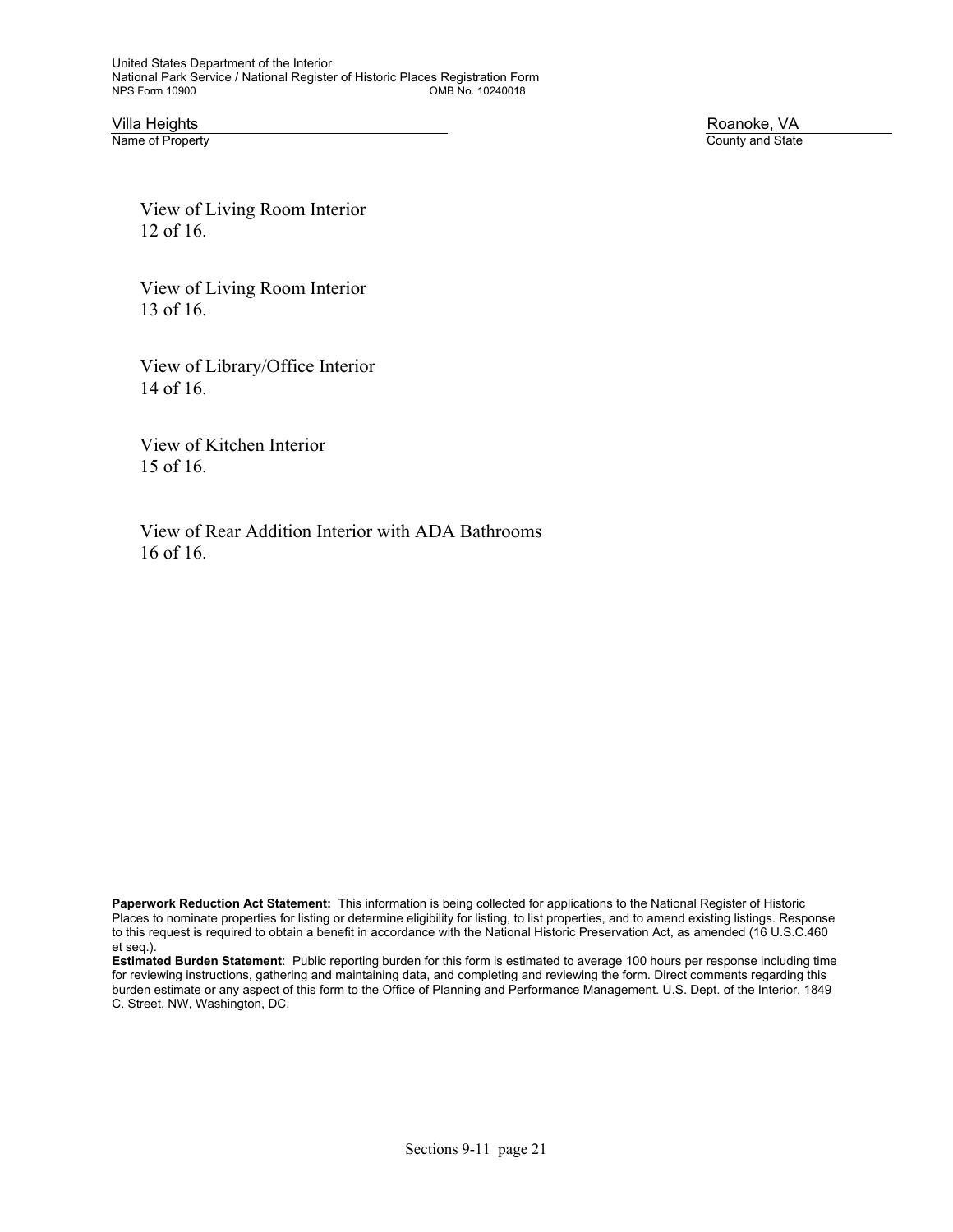**Virginia Dept. of Historic Resources CRIS** 

Virginia Cultural Resource Information System **Legend LOCATION MAP Villa Heights**  archaeological Resources **City of Roanoke**  $\blacksquare$ DHR No. 128-0012 **Latitude/Longitude Coordinates**  Latitude: 37.292350 Longitude: -79.978950

N Feet 100 200 300 400  $\Omega$ 1:4,514 / 1"=376 Feet



# **Title:**

## **Date: 2/5/2018**

*DISCLAIMER:Records of the Virginia Department of Historic Resources (DHR) have been gathered over many years from a variety of sources and the representation depicted is a cumulative view of field observations over time and may not reflect current ground conditions.The map is for general information purposes and is not intended for engineering, legal or other site-specific uses. Map may contain errors and is provided "as-is". More information is available in the DHR Archives located at DHR's Richmond office.*

*Notice if AE sites:Locations of archaeological sites may be sensitive the National Historic Preservation Act (NHPA), and the Archaeological Resources Protection Act (ARPA) and Code of Virginia §2.2-3705.7 (10). Release of precise locations may threaten archaeological sites and historic resources.*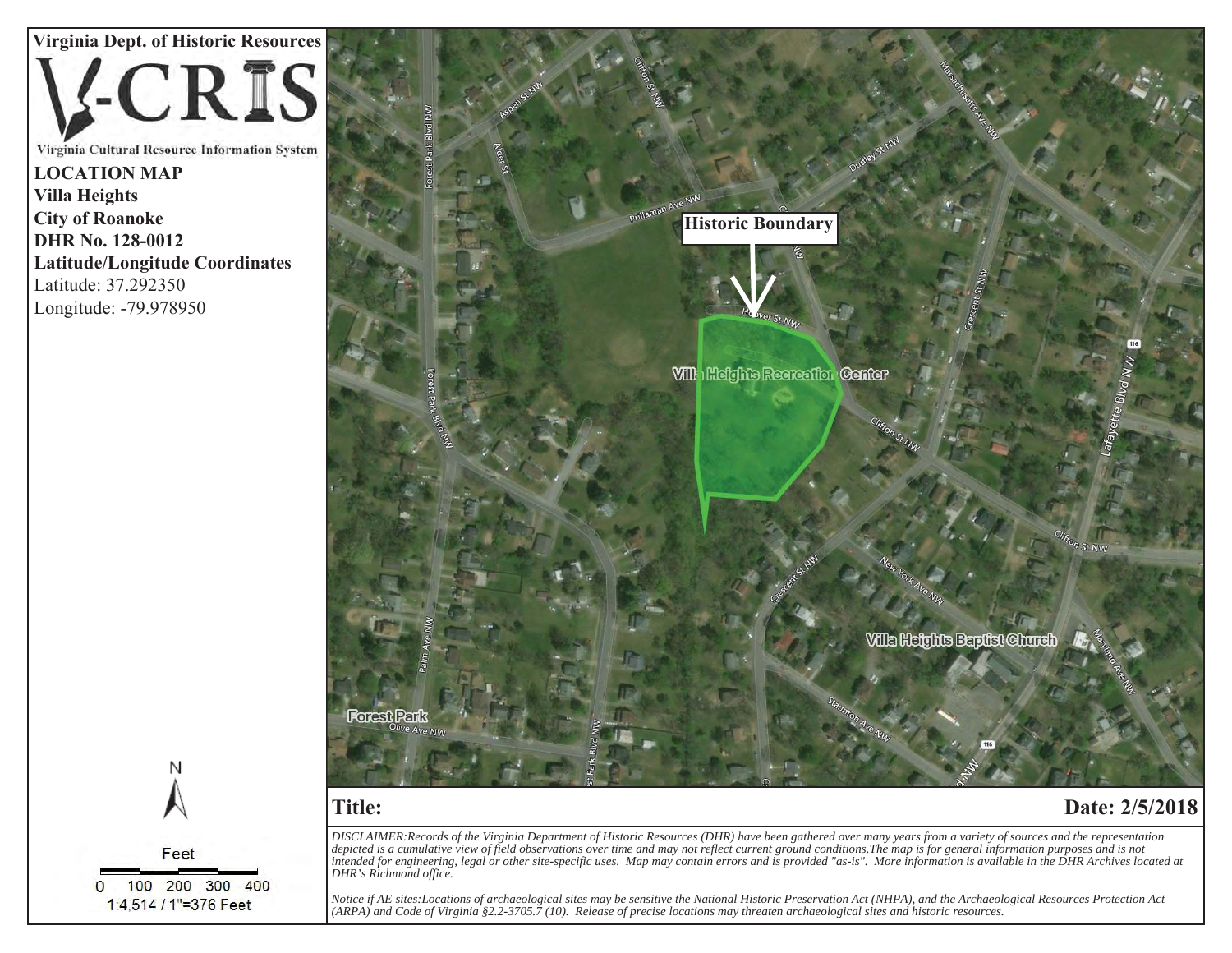

W  $E$ 

**SKETCH MAP Villa Heights City of Roanoke DHR No. 128-0012 (Not to Scale)**

**Villa Heights - Contributing Building**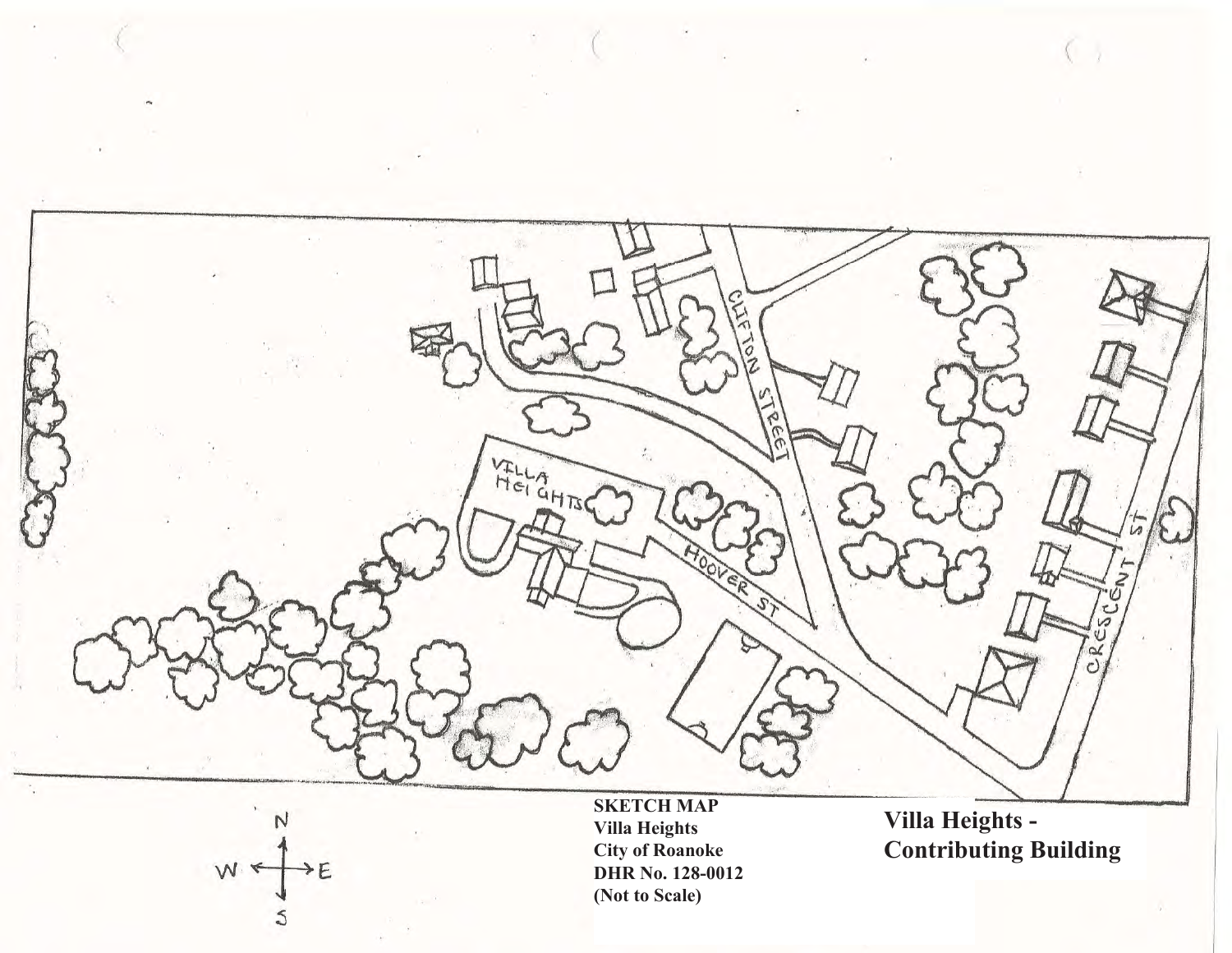

© COPYRIGHT 2017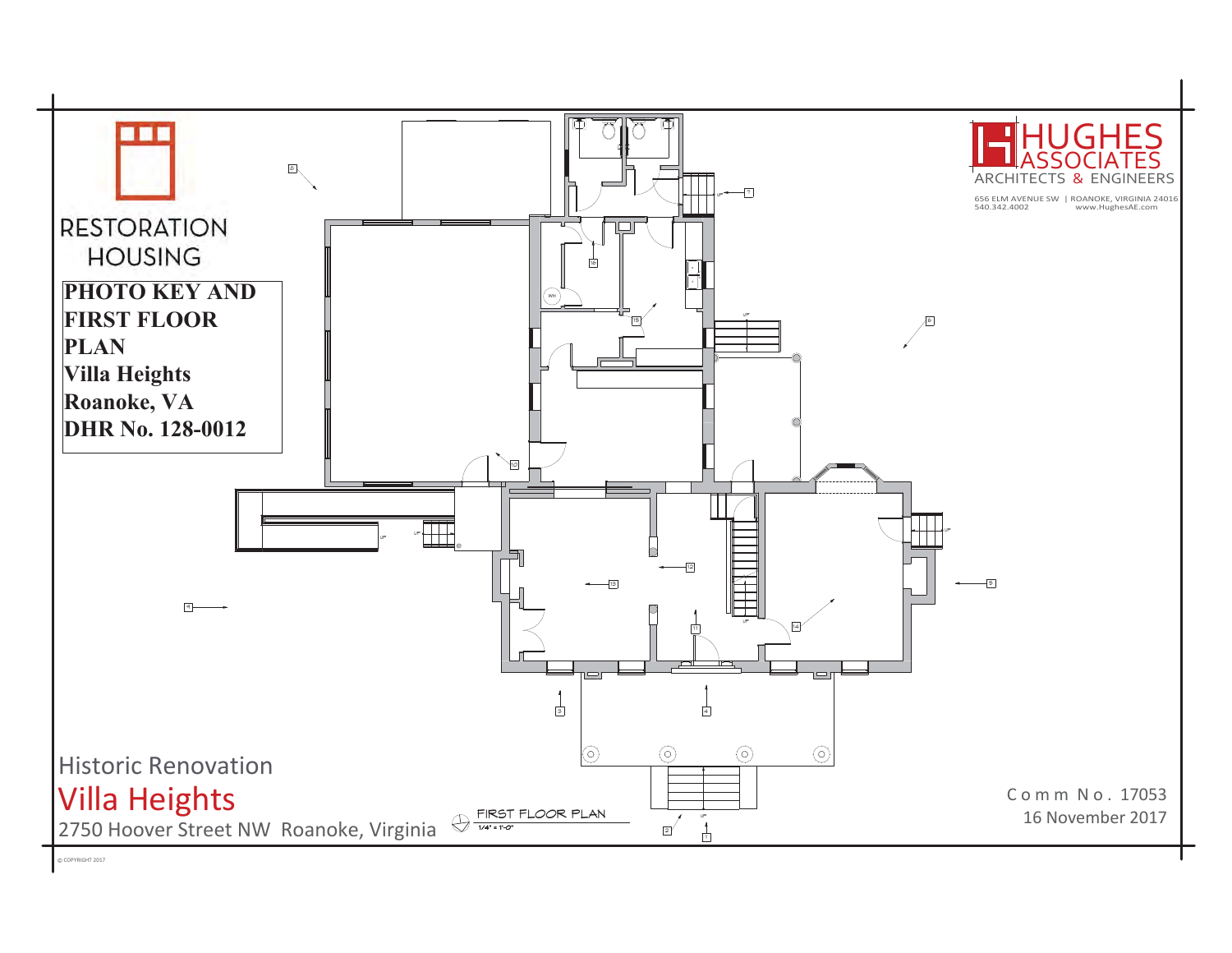

© COPYRIGHT 2017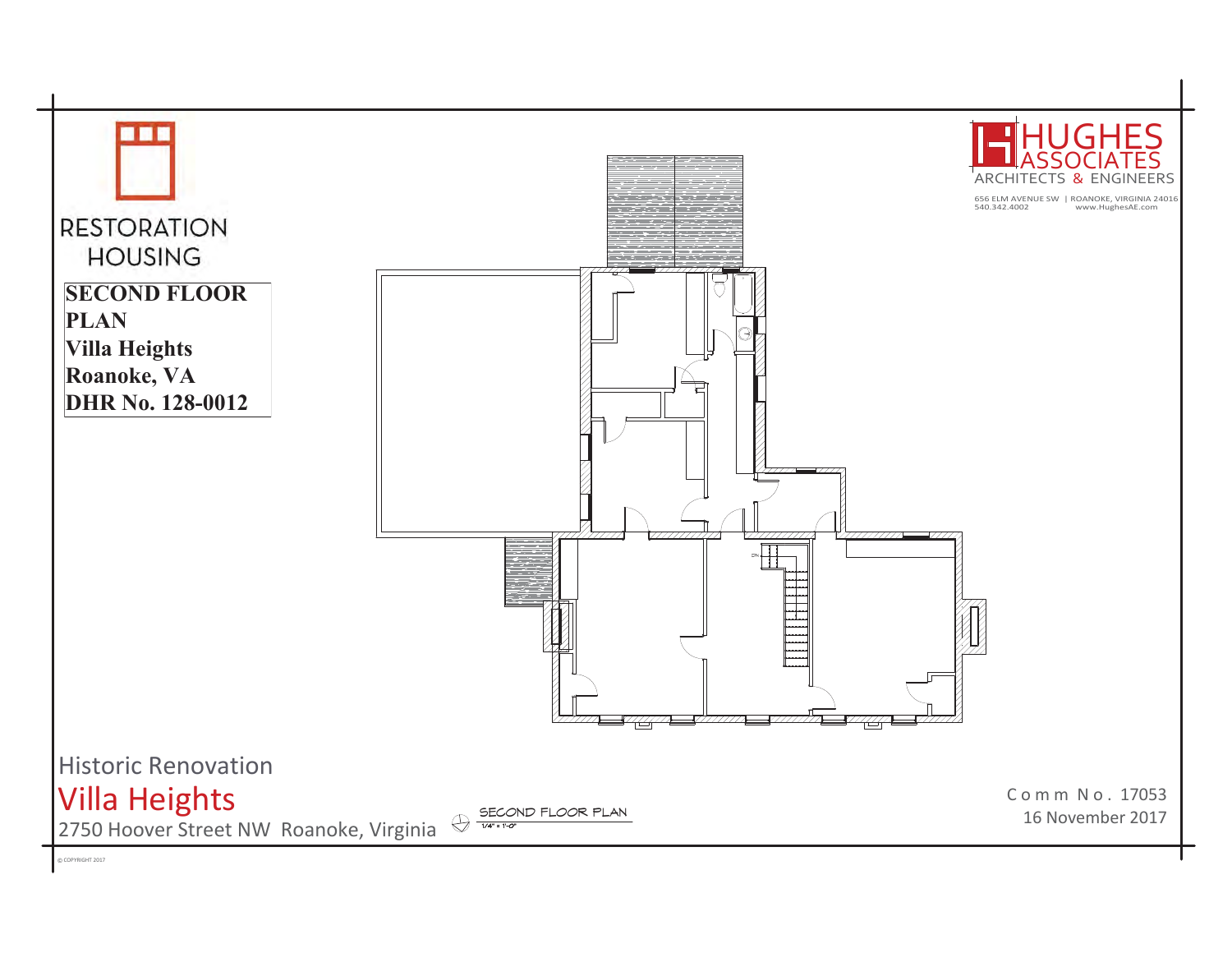

© COPYRIGHT 2017